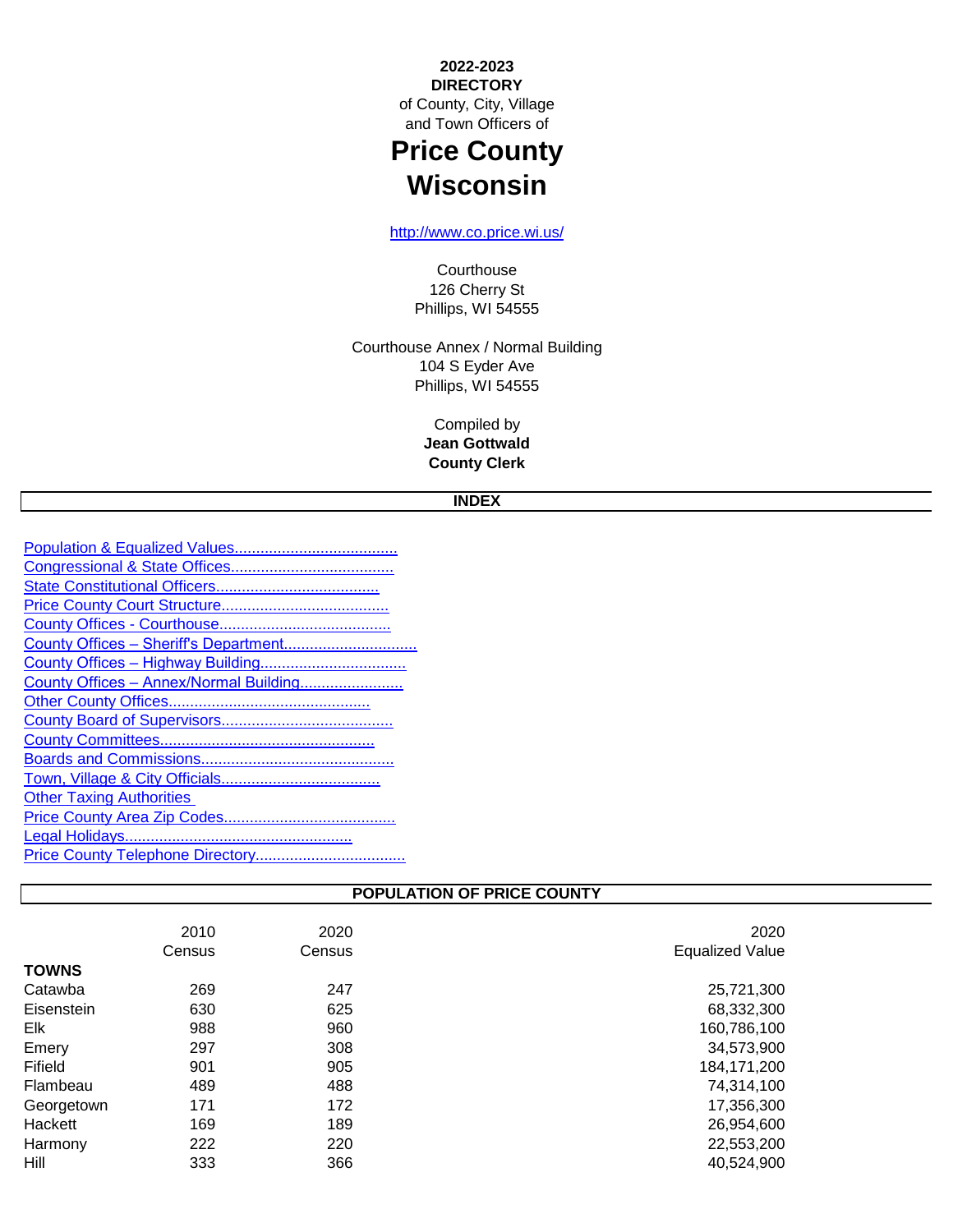| Kennan          | 356   | 365   | 31,784,600  |
|-----------------|-------|-------|-------------|
| Knox            | 341   | 311   | 33,779,400  |
| Lake            | 1,128 | 1,106 | 163,648,700 |
| Ogema           | 713   | 727   | 64,127,300  |
| Prentice        | 475   | 440   | 50,118,800  |
| Spirit          | 277   | 292   | 49,093,600  |
| Worcester       | 1,555 | 1,543 | 180,425,900 |
| <b>VILLAGES</b> |       |       |             |
| Catawba         | 110   | 141   | 6,175,800   |
| Kennan          | 135   | 143   | 6,430,900   |
| Prentice        | 660   | 563   | 28,729,100  |
| <b>CITIES</b>   |       |       |             |
| Park Falls      | 2,462 | 2,410 | 116,583,800 |
| Phillips        | 1,478 | 1,533 | 96,392,000  |
| <b>COUNTY</b>   |       |       |             |

**TOTAL** 14,159 14,054 14,054 1,482,577,800



**CONGRESSIONAL OFFICES**

#### **UNITED STATES SENATORS**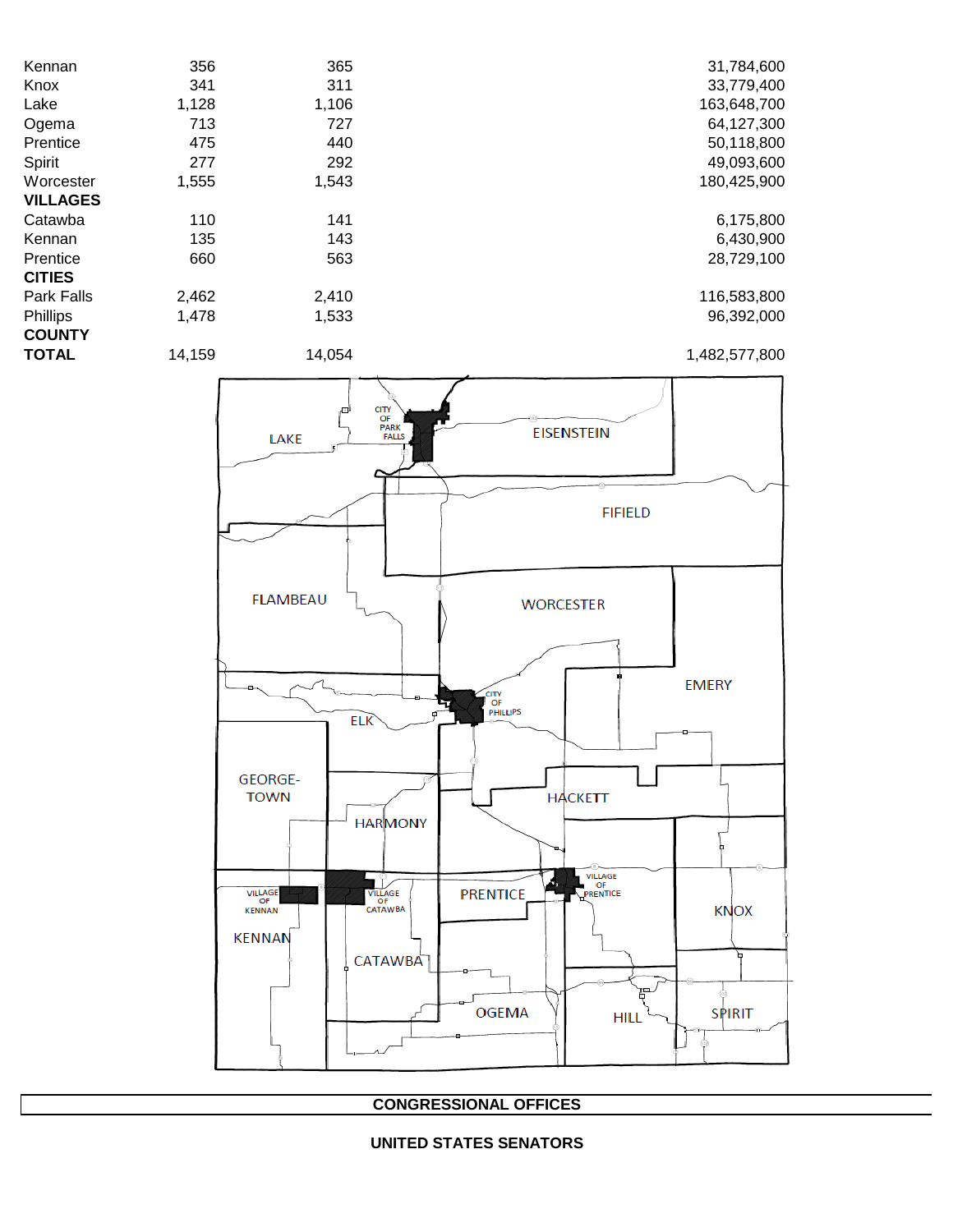Ronald H. Johnson 386 Hart Senate Office Building Washington, DC 20510 202-224-5323

#### Web address: [http://ronjohnson.senate.gov](http://ronjohnson.senate.gov/)

(home office)............ 517 E Wisconsin Avenue, Suite 408 Milwaukee, WI 53202 414-276-7282

Tammy Baldwin 709 Hart Senate Office Building Washington, DC 20510 202-224-5653

## Web address: [http://baldwin.senate.gov](http://baldwin.senate.gov/)

(home office)............ 30 West Mifflin St, Suite 700 Madison, WI 53703 608-264-5338

#### **REPRESENTATIVE IN CONGRESS - 7th DISTRICT**

Tom Tiffany 1719 Longworth HOB Washington, DC 20515 202-225-3365 web address: https://tiffany.house.gov/ (home office)............ 2620 Stewart Ave, Suite 312 Wausau, WI 54401 715-679-5624

#### **STATE OFFICES**

#### **STATE SENATOR - 25th DISTRICT**

Janet Bewley **Community** Community Room 206 South, State Capitol PO Box 7882 Madison, WI 53707-7882 608-266-3510; 800-469-6562 E-mail: [sen.bewley@legis.wisconsin.gov](mailto:sen.bewley@legis.wisconsin.gov)

#### **REPRESENTATIVE TO THE ASSEMBLY - 74th DISTRICT**

Beth Meyers **Room 7 North, State Capitol** PO Box 8953 Madison, WI 53708-8953 608-266-7690; 888-534-0074 E-mail: [rep.meyers@legis.wisconsin.gov](mailto:rep.meyers@legis.wisconsin.gov)

#### **STATE CONSTITUTIONAL OFFICERS**

#### **GOVERNOR**

Tony Evers **115 East, State Capitol** PO Box 7863 Madison, WI 53703-7863 608-266-1212 E-mail: [govinfo@wisconsin.gov](mailto:govinfo@wisconsin.gov)

**LIEUTENANT GOVERNOR**

Mandela Barnes **19 East - State Capitol** PO Box 2043 Madison, WI 53707-2043 608-266-3516 E-mail: [ltgov@wisconsin.gov](mailto:ltgov@wisconsin.gov)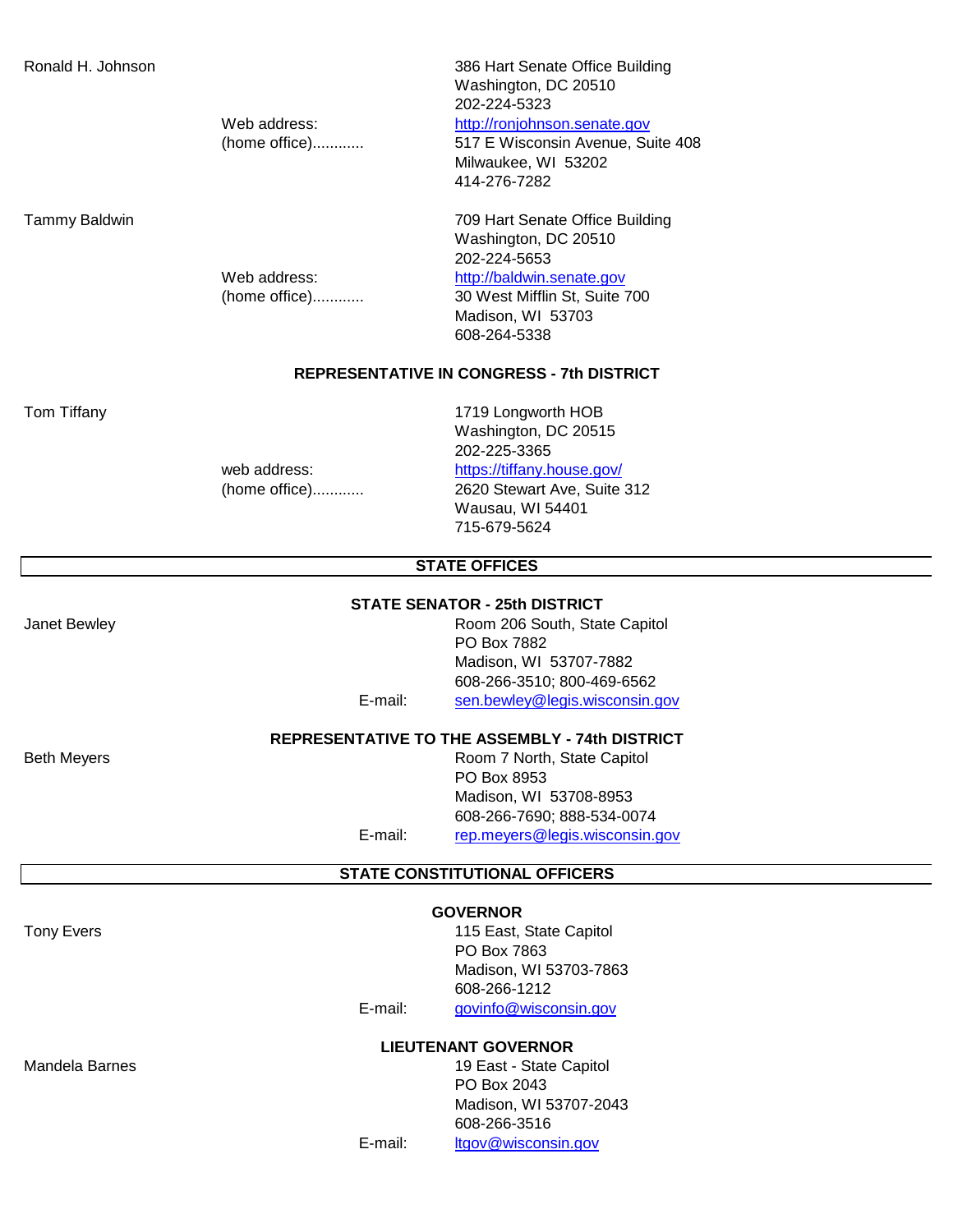#### **SECRETARY OF STATE**

Doug LaFollette **B41 West - State Capitol** PO Box 7848 Madison, WI 53707-7848 608-266-8888 E-Mail: [statesec@wisconsin.gov](mailto:statesec@wisconsin.gov)

#### **STATE TREASURER**

Sarah Godlewski **B38 West - State Capitol** B38 West - State Capitol PO Box 7871 Madison, WI 53707-7871 608-266-1714 E-mail: [treasurer@wisconsin.gov](mailto:treasurer@wisconsin.gov)

#### **ATTORNEY GENERAL**

Josh Kaul 17 West Main St PO Box 7857 Madison, WI 53707-7857 608-266-1221

#### **STATE SUPTERINTENDENT OF PUBLIC INSTRUCTION**

Carolyn Stanford Taylor 125 S Webster St

PO Box 7841 Madison, WI 53703-7841 608-266-3390

#### **TOLL-FREE LEGISLATIVE HOT LINE**

1-800-362-9472 (messages only - not a direct line)

#### **PRICE COUNTY BOARD CHAIR & VICE-CHAIR**

E-mail: [alan.barkstrom@co.price.wi.us](mailto:alan.barkstrom@co.price.wi.us) Home: 715-339-6516 126 Cherry St Alan Barkstrom, Chairperson Office: 715-339-4688 Courthouse Room 103 Phillips, WI 54555

Jeff Hallstrand, Vice-chairperson Phone: 715-492-6954

#### **PRICE COUNTY COURT STRUCTURE 126 Cherry St; Phillips, WI 54555**

#### **(Telephone 715-339-3315) CIRCUIT COURT JUDGE Courthouse Room 203**

Circuit Court Judge....................................... Honorable Kevin G. Klein Michelle Huber Valerie Pavlik (Fax 715-339-3079)

| Clerk of Juvenile Court |
|-------------------------|

Chris Slade. Chris Slade (Telephone 715-339-3078)

#### **CLERK OF COURTS OFFICE**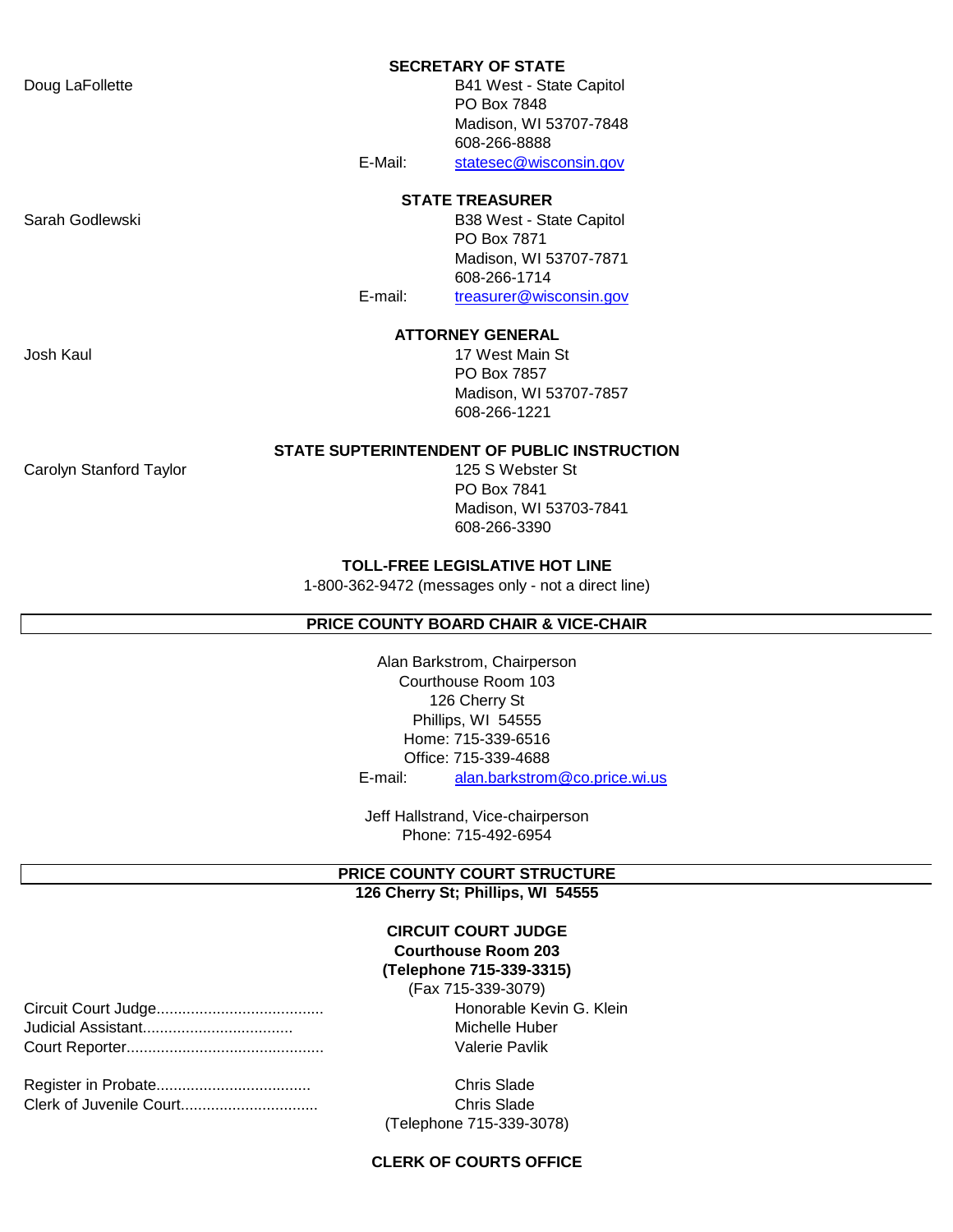#### (Fax 715-339-5114) **Courthouse Room 206 (Telephone 715-339-2353)**

Clerk of Circuit Courts.......................................... Penny Huck Deputy Clerk of Court/Traffic..................... Regina Damjanovic Deputy Clerk of Court/Criminal.................... Noel Funk Deputy Clerk of Court/Accountant.................... Lisa Turnbull

Email: [penny.huck@wicourts.gov](mailto:penny.huck@wicourts.gov)

#### **COUNTY OFFICES – COURTHOUSE 126 CHERRY STREET, PHILLIPS, WI 54555**

#### **COUNTY ADMINISTRATOR / OFFICE OF ADMINISTRATION**

### **Courthouse Room 107**

### **(Telephone 715-339-3325)**

|                       | Email: | nick.trimner@co.price.wi.us |
|-----------------------|--------|-----------------------------|
| County Administrator  |        | Nicholas Trimner            |
|                       |        | Carrie Kyle                 |
| <b>HR Specialist </b> |        | Jennifer Miller             |
| AP/PR Coordinator     |        | Breanna Wagner              |
|                       |        |                             |

#### **Courthouse Room 3 (Telephone 715-339-3094) CHILD SUPPORT AGENCY**

|                            | Email: | csadir@co.price.wi.us  |
|----------------------------|--------|------------------------|
| Child Support Director     |        | Jessi Rumsey           |
| Child Support Case Manager |        | <b>Shelby Biermann</b> |
| Child Support Case Manager |        | Jessica Carlson        |
|                            |        | Lisa Neidlein          |
|                            |        |                        |

## **COUNTY CLERK Courthouse Room 106**

## **(Telephone 715-339-3325)**

County Clerk........................................... Jean Gottwald Deputy County Clerk................

E-mail: [jean.gottwald@co.price.wi.us](mailto:jean.gottwald@co.price.wi.us) Breanna Wagner

# **COUNTY TREASURER**

## **Courthouse Room 105 (Telephone 715-339-2615)**

[h](http://www.co.price.wi.us/149/County-Treasurer)ttp://www.co.price.wi.us/149/County-Treasurer

| E-mail: | lynn.neeck@co.price.wi.us |
|---------|---------------------------|
|         | Lynn Neeck                |
|         | Marina Miller             |

#### **(Telephone 715-339-3095) Courthouse Room 207 DISTRICT ATTORNEY**

|                             | E-mail: | karl.kelz@da.wi.gov    |
|-----------------------------|---------|------------------------|
|                             |         | Karl Kelz              |
| Assistant District Attorney |         | Mark T. Fuhr           |
|                             |         | Stacy Abraham          |
|                             |         | Lisa Walcisak          |
| Victim/Witness Coordinator  |         | <b>Lynette Sharrer</b> |
|                             |         |                        |

## **REAL PROPERTY LISTER Courthouse Room 108**

**(Telephone 715-339-2559)**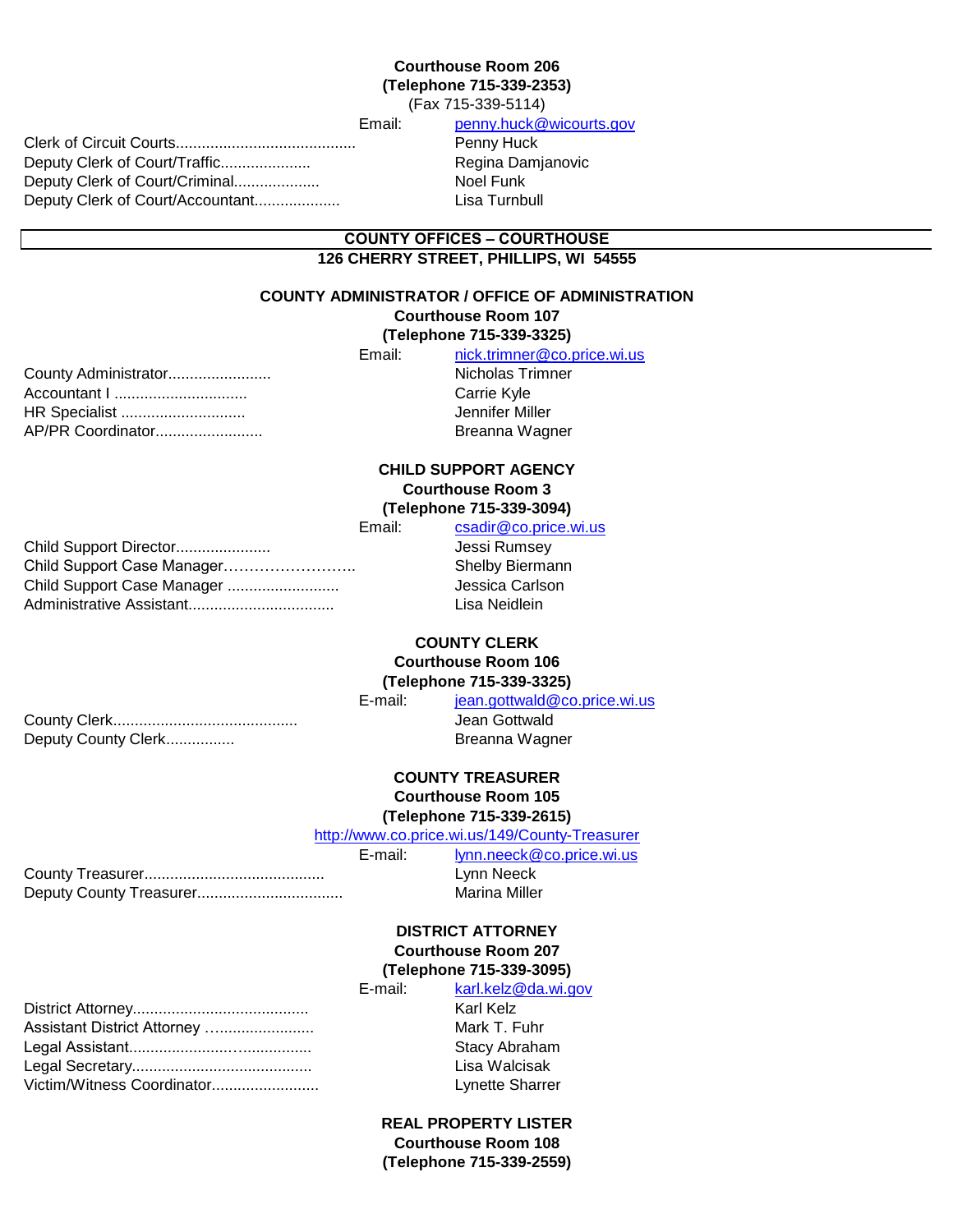E-mail: [realprop@co.price.wi.us](mailto:realprop@co.price.wi.us) Real Property Lister……………………… Janet Krucky E-mail: [rgdeeds@co.price.wi.us](mailto:rgdeeds@co.price.wi.us) Register of Deeds...................................... Sylvia Kerner Deputy Register of Deeds...................................... Cera Dunbar Jeff Schley E-mail [jeff.schley@wisconsin.gov](mailto:jeff.schley@wisconsin.gov) Probation/Parole Agent Lauren Casper E-mail [lauren.casper@wisconsin.gov](mailto:lauren.casper@wisconsin.gov) Probation/Parole Agent Nicholas Chafer E-mail [nicholas.chafer@wisconsin.gov](mailto:nicholas.chafer@wisconsin.gov) Probation/Parole Agent Victoria Peterson E-mail [victoria.peterson@wisconsin.gov](mailto:victoria.peterson@wisconsin.gov) Office Operations Associate **Kim Cuddeback Kim Cuddeback** E-mail [kim.cuddeback@wisconsin.gov](mailto:kim.cuddeback@wisconsin.gov) E-mail: [surveyor@co.price.wi.us](mailto:surveyor@co.price.wi.us) County Surveyor..................................... Alfred Schneider E-mail: [cvso@co.price.wi.us](mailto:cvso@co.price.wi.us) Veteran's Services Officer................................. Tony Lueck Benefit Technician.................................... Lisa Nagro **(Telephone 715-339-2985) VETERANS SERVICE OFFICE Courthouse Room 104 (Telephone 715-339-2545) SURVEYOR'S OFFICE Courthouse Room 5** (Fax 715-339-6392) **STATE PROBATION AND PAROLE OFFICE (Telephone 715-339-3770) REGISTER OF DEEDS (Telephone 715-339-2515) Hours: Wednesday 10am - 2pm Courthouse Room 2 Courthouse Room 108** Corrections Field Supervisor

#### **COUNTY OFFICES – SHERIFF'S OFFICE**

#### **(Sheriff's Department phone: 715-339-3011; Jail phone: 715-339-4116) 164 CHERRY STREET, PO BOX B, PHILLIPS, WI 54555 SHERIFF**

#### **(Telephone 715-339-3011)**

|            | <b>Brian Schmidt</b>             |
|------------|----------------------------------|
| E-mail:    | sheriff@co.price.wi.us           |
|            | <b>Brian Roush</b>               |
| E-mail:    | brian.roush@co.price.wi.us       |
|            | Joe Janak                        |
| E-mail:    | joe.janak@co.price.wi.us         |
|            | Joe Lillie                       |
| $E$ -mail: | joe.lillie@co.price.wi.us        |
|            | Danielle Peterson                |
| E-mail:    | danielle.peterson@co.price.wi.us |
|            | Kristina Trimble                 |
| E-mail:    | kristina.trimble@co.price.wi.us  |
|            | Robert Hawn                      |
| E-mail:    | robert.hawn@co.price.wi.us       |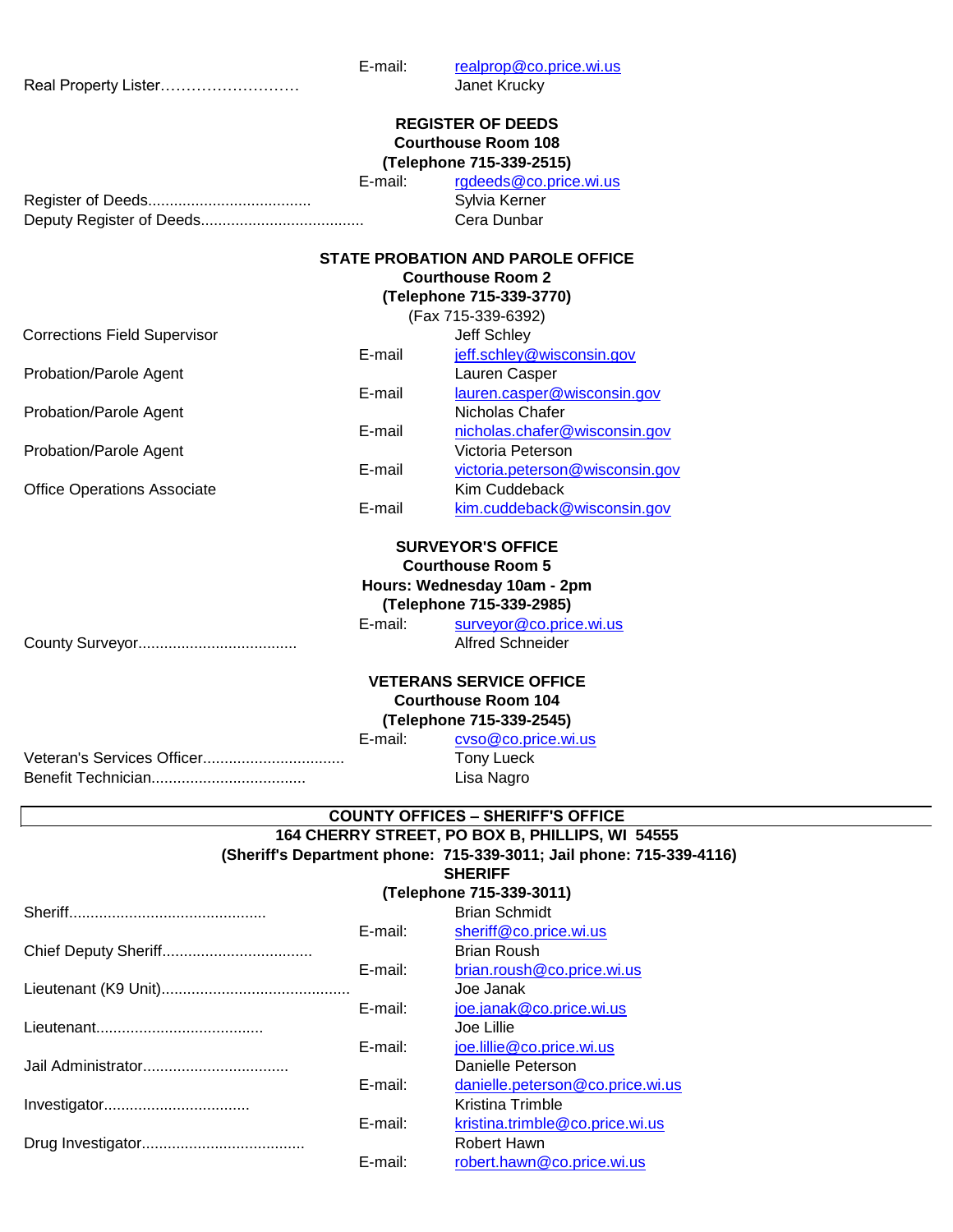| Technical Specialist               | Leslie Hauschild    |
|------------------------------------|---------------------|
| Administrative Assistant Executive | Katie Crivello      |
| Deputy Sheriff (K9 Unit)           | Craig Calzavara     |
|                                    | <b>Mindy Dabler</b> |
| Deputy Sheriff (Rec Officer)       | Seth Dabler         |
| <b>Deputy Sheriff</b>              | <b>Taylor Drake</b> |
|                                    | Joel Eder           |
|                                    | Aaron Hickerson     |
|                                    | Dean Merlak         |
|                                    | Sean Peterson       |
|                                    | Dylan Scheller      |
| <b>Deputy Sheriff</b>              | Alexander Schmidt   |
|                                    | David Wesenick      |
|                                    | Laurie Zondlo       |
| Deputy Sheriff - Part-time         | Al Cummings         |
| Deputy Sheriff - Part-time         | Chris Jarosinski    |
| Deputy Sheriff - Part-time         | Jay Thums           |
| Deputy Sheriff - Part-time         | Bryan Vergin        |
|                                    |                     |

City of Park Falls and City of Phillips police officers are sworn Price County Deputies.

#### **CORONER**

**(Telephone 715-339-3011)**

E-mail: [coroner@co.price.wi.us](mailto:coroner@co.price.wi.us)

County Coroner.................................... James Dalbesio III

### **COUNTY OFFICES – HIGHWAY BUILDING 704 NORTH LAKE AVENUE; PO BOX 169; PHILLIPS, WI 54555**

## **HIGHWAY DEPARTMENT**

**(Telephone 715-339-3081)**

E-mail: [joe.baratka@co.price.wi.us](mailto:joe.baratka@co.price.wi.us) (Shop 715-339-2355) (Fax 715-339-2381)

|                                            | E-mail. | <u><b>JUB.DaratNa@CO.priCB.W</b></u> |
|--------------------------------------------|---------|--------------------------------------|
|                                            |         | Joe Baratka                          |
| <b>Patrol Superintendent</b>               |         | <b>Vance Pollitt</b>                 |
| <b>Fleet and Facilities Superintendent</b> |         | Dan Heenan                           |
|                                            |         | Sarah Soul                           |
| Fiscal Assistant                           |         | Jenny Voda                           |
|                                            |         | David Kempen                         |
|                                            | Phone:  | 715-492-4459                         |
|                                            |         |                                      |

#### **(Telephone 715-339-3701) 1215 N Airport Rd, Phillips, WI 54555 PRICE COUNTY AIRPORT**

E-mail: [michael.brill@co.price.wi.us](mailto:michael.brill@co.price.wi.us)

Airport Manager ................................. Michael Brill Airport Operations Technician Scott Retallick

**COUNTY OFFICES – COURTHOUSE ANNEX / NORMAL BUILDING**

**104 SOUTH EYDER AVENUE, PHILLIPS, WI 54555**

## **CORPORATION COUNSEL**

**Room 110**

**(Telephone 715-339-5230)**

E-mail: [leanna.samardich@co.price.wi.us](mailto:leanna.samardich@co.price.wi.us) 

Corporation Counsel **Contract Contract Contract Contract Contract Contract Contract Contract Contract Contract Contract Contract Contract Contract Contract Contract Contract Contract Contract Contract Contract Contract Con** 

**EMERGENCY MANAGEMENT**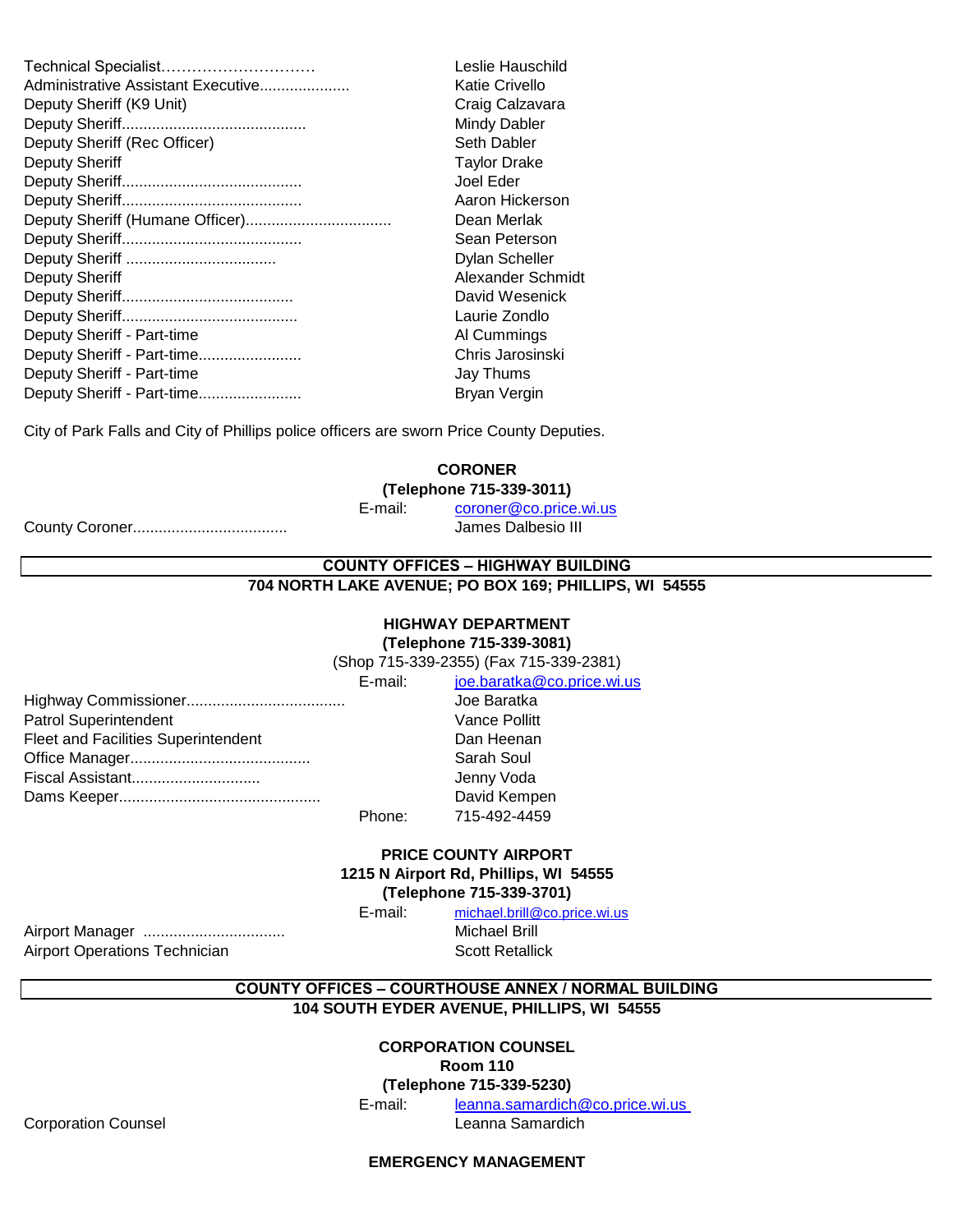### **Room 224**

**(Telephone 715-339-5239)**

Emergency Management Coordinator......... Roxanne I. Kahan

E-mail: [roxanne.kahan@co.price.wi.us](mailto:roxanne.kahan@co.price.wi.us)

## **Room 217 FORESTRY and PARKS DEPARTMENT**

**(Telephone 715-339-6371; FAX 715-339-3027)**

|                                          | E-mail: | pcforest@co.price.wi.us          |
|------------------------------------------|---------|----------------------------------|
| Forest and Parks Administrator           |         | Joe Grapa                        |
|                                          | E-mail: | joe.grapa@co.price.wi.us         |
| Assistant Forest and Parks Administrator |         | <b>Frederick Freeman</b>         |
|                                          | E-mail: | frederick.freeman@co.price.wi.us |
| Forester                                 |         | <b>Brody Fischer</b>             |
|                                          | E-mail: | brody.fischer@co.price.wi.us     |
| Parks and Forest Technician              |         | <b>Rich Patrie</b>               |
| Forestry Assistant/Bookkeeper            |         | Jineen Uhren                     |
|                                          | E-mail: | jineen.uhren@co.price.wi.us      |

#### **Health & Human Services: 1st Floor Ph: 715-339-2158 HEALTH AND HUMAN SERVICES DEPARTMENT (HHSD)**

**Public Health Division: Ground Floor Ph: 715-339-3054**

Health and Human Services Director: Sarah Reese-Socha

|                                              | E-mail: | sarah.reese-socha@co.price.wi.us     |
|----------------------------------------------|---------|--------------------------------------|
| Aging & Disability Division Mgr.             |         | Deb Kronberger-Oswald                |
|                                              | E-mail  | deb.kronberger-oswald@co.price.wi.us |
| Behavioral Health Division Mgr               |         | Chana Rymarkiewicz                   |
|                                              | E-mail: | chana.rymarkiewicz@co.price.wi.us    |
| Children & Youth Division Mgr                |         | Kayla Borgen                         |
|                                              | E-mail: | kayla.borgen@co.price.wi.us          |
| Fiscal/Adm. Division Mgr                     |         | Keri Nelson                          |
|                                              | E-mail: | keri.nelson@co.price.wi.us           |
| Public Health Division Mgr. / Health Officer |         | Michelle Edwards                     |
|                                              | E-mail: | michelle.edwards@co.price.wi.us      |

#### **Room 214 INFORMATION TECHNOLOGY**

## **(Telephone 715-339-6436)**

Information Technology Director....................... Timothy J. (T.J.) Podmolik (Fax 715-339-3027)

|                                  | E-mail: | datapro@co.price.wi.us      |
|----------------------------------|---------|-----------------------------|
| Information Technology Assistant |         | Melissa Raab                |
|                                  | E-mail: | melissa.raab@co.price.wi.us |

## **LAND CONSERVATION AND ZONING**

Land Conservation and Zoning Administrator…… **Evan Lund** 

E-mail: [lcd@co.price.wi.us](mailto:lcd@co.price.wi.us) **(Telephone 715-339-2550) Land Conservation Department Room 203**

Land Conservation Technician......................... Jason Tegen

**Zoning Department Room 205**

## **(Telephone 715-339-3272)**

| E-mail: | zoneadmn@co.price.wi.us |
|---------|-------------------------|
|         | Amanda McMeekin         |
|         | Jineen Uhren            |
|         |                         |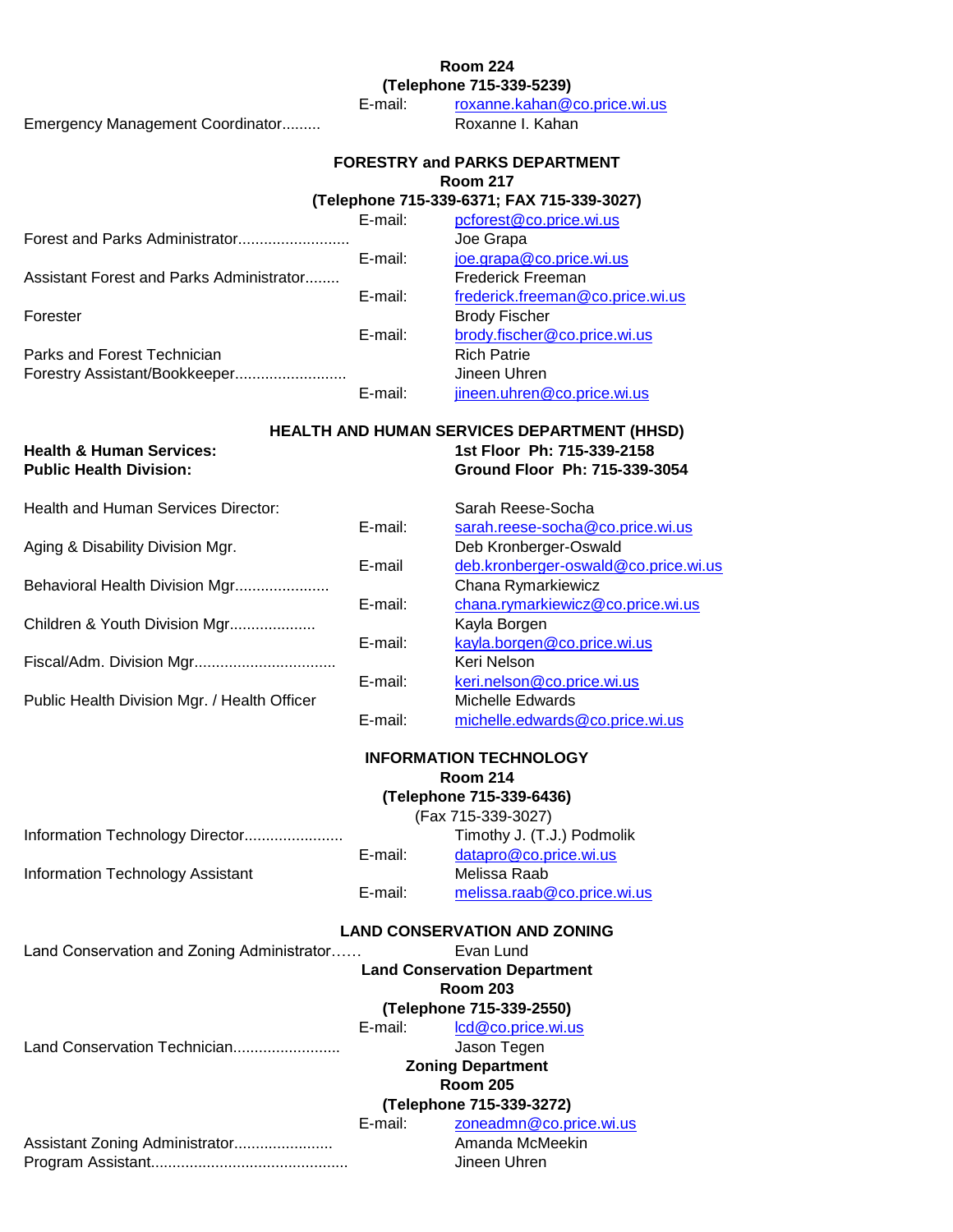#### E-mail: [priceuwex@co.price.wi.us](mailto:priceuwex@co.price.wi.us) **Room 240 UW EXTENSION (Telephone 715-339-2555)**

Human Development & Relationships Educator VACANT 4-H Youth Development Educator **Mateurs 2018** Julie Diepenbrock Program Assistant...................................... Danielle Preston Nutrition Educator....................................... Wendy Rebne Area Extension Director........................

Arthur Lersch

## **OTHER COUNTY OFFICES**

| <b>OTHER COUNTY OFFICES</b>                                            |         |                                                                                                                                                                                             |
|------------------------------------------------------------------------|---------|---------------------------------------------------------------------------------------------------------------------------------------------------------------------------------------------|
| Building and Grounds Superintendent<br>Building Maintenance Technician | E-mail: | <b>BUILDING MAINTENANCE</b><br><b>Courthouse Room 4</b><br>(Telephone 715-339-3349)<br>(Cell 715-820-0998)<br>Joshua Isaacson<br>joshua.issacson@co.price.wi.us<br><b>Todd Timmers</b>      |
| Family Court Commissioner                                              |         | <b>Terry Nussberger</b><br>314 East Miner Av, PO Box 142<br>Ladysmith, WI 54848<br>(Telephone 715-532-5537)                                                                                 |
|                                                                        |         | <b>COUNTY BOARD OF SUPERVISORS</b>                                                                                                                                                          |
| ** County Board Vice Chair<br>* County Board Chair                     |         |                                                                                                                                                                                             |
| <b>DISTRICT</b>                                                        |         |                                                                                                                                                                                             |
| 1. Larry Palecek (4/10)                                                | E-mail: | 715-762-4540<br>larry.palecek@co.price.wi.us<br>350 River Rd, Park Falls, WI 54552                                                                                                          |
|                                                                        | E-mail: | (City of Park Falls, Wards 5 & 6)<br>715-474-3434<br>ginny.strobl@co.price.wi.us<br>N5957 Woodlawn Rd, Kennan, WI 54537<br>(Village of Catawba, Village of Kennan, Town of Catawba, Town of |
| 3. Mark Kyle (5/20)                                                    | E-mail: | Kennan, Town of Georgetown)<br>715-797-5585<br>mark.kyle@co.price.wi.us<br>N15432 County Rd B, Park Falls, WI 54552                                                                         |
|                                                                        | E-mail: | (Town of Flambeau; Town of Lake, Ward 1; City of Park Falls, Ward 3<br>715-492-6954<br>jeff.hallstrand@co.price.wi.us<br>W6014 Otteson Rd, Ogema, WI 54459<br>(Town of Ogema, Town of Hill) |
| 5. Jason Hastings (4/22)                                               | E-mail: | 715-820-2111<br>jason.hastings@co.price.wi.us<br>N15359 Sugar Bush Rd, Park Falls, WI 54552<br>(Town of Fifield; Town of Eisenstein, Ward 2)                                                |
|                                                                        | E-mail: | 715-339-3307<br>paula.houdek@co.price.wi.us<br>W3601 Maple Dr, Phillips, WI 54555<br>(Town of Emery, Town of Hackett, Town of Knox, Town of Spirit)                                         |
| 7. Dennis Wartgow (4/12)                                               |         | 715-762-2795                                                                                                                                                                                |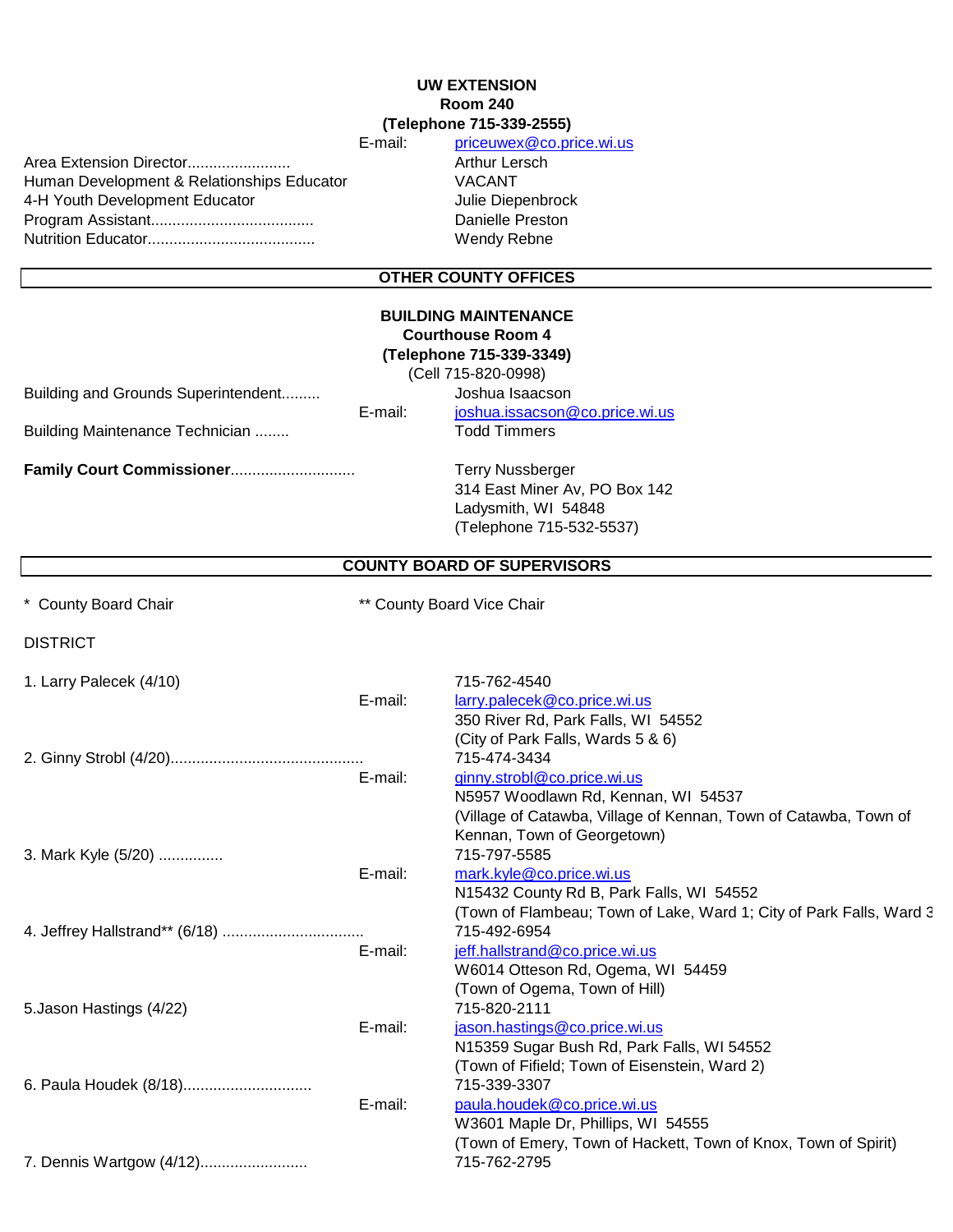|                              | E-mail: | dennis.wartgow@co.price.wi.us                                             |
|------------------------------|---------|---------------------------------------------------------------------------|
|                              |         | 261 9th St N, Park Falls, WI 54552                                        |
|                              |         | (City of Park Falls, Wards 1, 2, 4 & 7)                                   |
| 8. Alan Barkstrom* (4/20)    |         | 715-339-6516                                                              |
|                              | E-mail: | alan.barkstrom@co.price.wi.us                                             |
|                              |         | W7577 County Rd W, Phillips, WI 54555                                     |
|                              |         | (Town of Elk, Ward 1; Town of Harmony)                                    |
|                              |         | 715-339-2827                                                              |
|                              | E-mail: | jordan.spacek@co.price.wi.us                                              |
|                              |         | W6986 Cranberry Lake Rd, Phillips, WI 54555                               |
|                              |         | (Town of Worcester, Ward 1 & 3)                                           |
| 10. Lorelei Wakefield (4/22) |         | 715-661-2392                                                              |
|                              | E-mail: | lorelei.wakefield@co.price.wi.us                                          |
|                              |         | N16872 Buechner Rd, Butternut, WI 54514                                   |
|                              |         | (Town of Lake, Ward 2; Town of Eisenstein, Ward 1)                        |
| 11. Patricia Stephan (4/22)  |         | 715-339-2981                                                              |
|                              | E-mail: | patricia.stephan@co.price.wi.us                                           |
|                              |         | 561 Flambeau Ave, Phillips, WI 54555                                      |
|                              |         | (City of Phillips, Ward 2, 3 & 4)                                         |
| 12. Douglas Erickson (4/21)  |         | 715-657-0580                                                              |
|                              | E-mail: | doug.erickson@co.price.wi.us                                              |
|                              |         | N3838 Hay Creek Rd, Prentice, WI 54556                                    |
|                              |         | (Village of Prentice, Town of Prentice)                                   |
| 13. Brian Ernst (4/21)       |         | 715-661-0892                                                              |
|                              | E-mail  | brian.ernst@co.price.wi.us                                                |
|                              |         | 1555 Hillcrest Rd, Phillips, WI 54555                                     |
|                              |         | (Town of Elk, Ward 2; City of Phillips Ward 1; Town of Worcester, Ward 2) |

#### **COUNTY BOARD MEMBERSHIP ON COMMITTEES, COMMISSIONS AND BOARDS**

#### Alphabetical Order)

\* Designates Committee Chair

#### **Barkstrom, Alan**

Buildings and Grounds Committee Executive Committee\* Land Use/UW Extension Committee **Doug Erickson** Highway and Transportation Committee Land Use/UW Extension Committee Law Enforcement Committee

#### **Brian Ernst**

Executive Committee Highway and Transportation Committee Law Enforcement Committee

#### **Hallstrand, Jeffrey**

Administration Committee Buildings and Grounds Committee Executive Committee Forestry and Parks Committee\*

#### **Hastings, Jason**

Buildings and Grounds Committee Forestry and Parks Committee

#### **Houdek, Paula**

Administration Committee Executive Committee Health and Human Services Board\*

#### **Kyle, Mark**

Administration Committee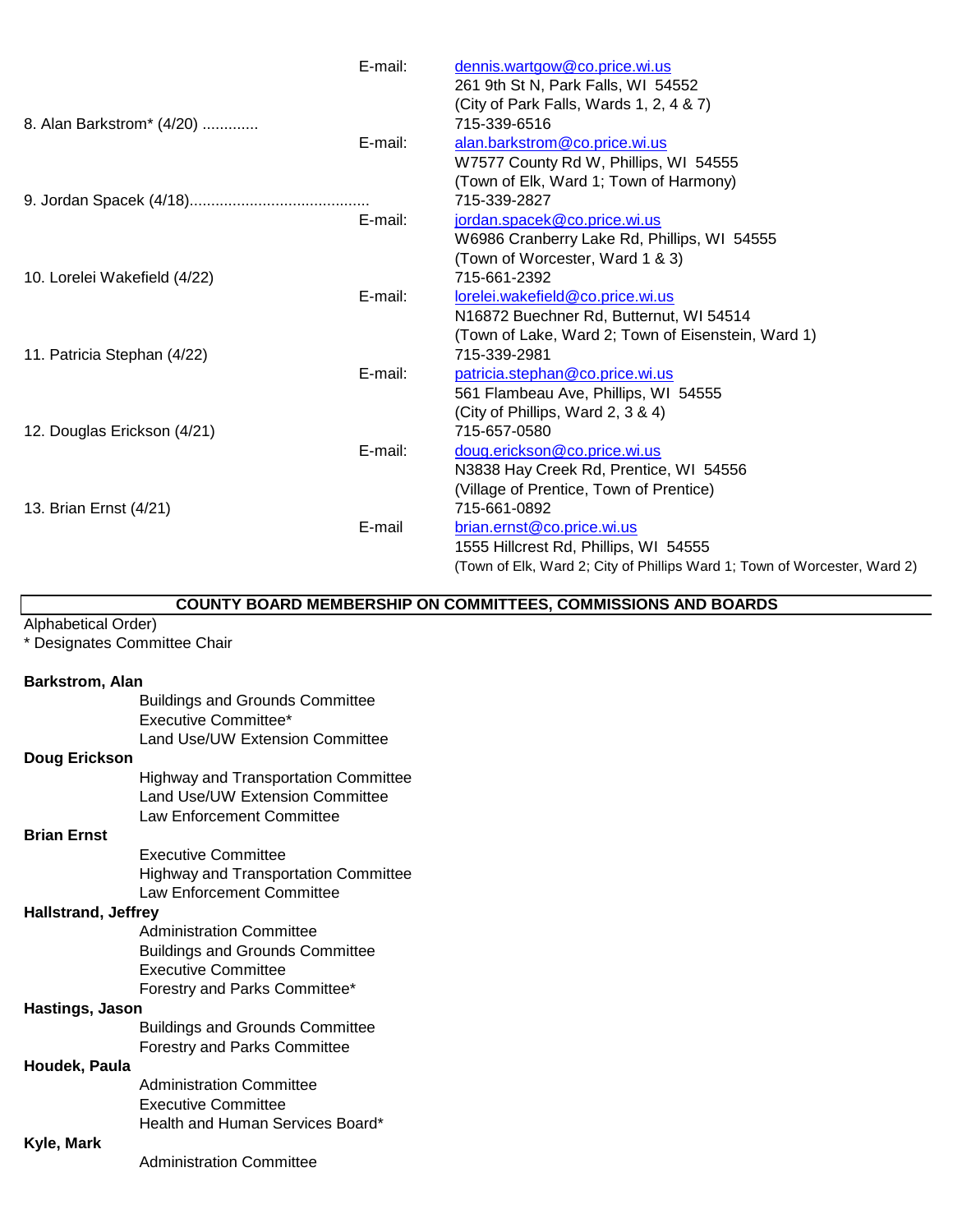|                        | <b>Health and Human Services Board</b>      |  |
|------------------------|---------------------------------------------|--|
|                        | <b>Highway and Transportation Committee</b> |  |
| Palecek, Larry         |                                             |  |
|                        | <b>Executive Committee</b>                  |  |
|                        | Highway and Transportation Committee*       |  |
|                        | Law Enforcement Committee*                  |  |
| Spacek, Jordan         |                                             |  |
|                        | <b>Administration Committee</b>             |  |
|                        | Buildings and Grounds Committee*            |  |
|                        | <b>Forestry and Parks Committee</b>         |  |
|                        | <b>Highway and Transportation Committee</b> |  |
| Stephan, Patricia      |                                             |  |
|                        | <b>Buildings and Grounds Committee</b>      |  |
|                        | <b>Forestry and Parks Committee</b>         |  |
|                        | <b>Health and Human Services Board</b>      |  |
| Strobl, Ginny          |                                             |  |
|                        | <b>Forestry and Parks Committee</b>         |  |
|                        | <b>Land Use/UW Extension Committee</b>      |  |
|                        | Law Enforcement Committee                   |  |
| Wakefield, Lorelei     |                                             |  |
|                        | Health and Human Services Board             |  |
|                        | Land Use/UW Extension Committee             |  |
|                        | Law Enforcement Committee                   |  |
| <b>Wartgow, Dennis</b> |                                             |  |
|                        | Administration Committee*                   |  |
|                        | Health and Human Services Board             |  |
|                        | Land Use and UW-Extension Committee*        |  |

## **COUNTY STANDING COMMITTEES**

\* Designates Committee Chairperson

| <b>Administration</b><br>Hallstrand    | Houdek     | Kyle       |
|----------------------------------------|------------|------------|
| Spacek                                 | Wartgow*   |            |
| <b>Buildings and Grounds Committee</b> |            |            |
| <b>Barkstrom</b>                       | Hallstrand | Hastings   |
| Spacek*                                | Stephan    |            |
| <b>Emergency Management Committee</b>  |            |            |
| <b>Primary</b>                         |            |            |
| Barkstrom*                             | Houdek     | Palecek    |
| Wartgow                                |            |            |
| <b>Alternate</b>                       |            |            |
| Erickson                               | Hallstrand | Kyle       |
| Spacek                                 |            |            |
| <b>Executive Committee</b>             |            |            |
| Barkstrom*                             | Ernst      | Hallstrand |
| Houdek                                 | Palecek    |            |
| <b>Forestry and Parks Committee</b>    |            |            |
| Hallstrand*                            | Hastings   | Spacek     |
| Stephan                                | Strobl     |            |
| <b>Health and Human Services Board</b> |            |            |
| Dr. Peter Dahlie                       | Houdek*    | Sally Huml |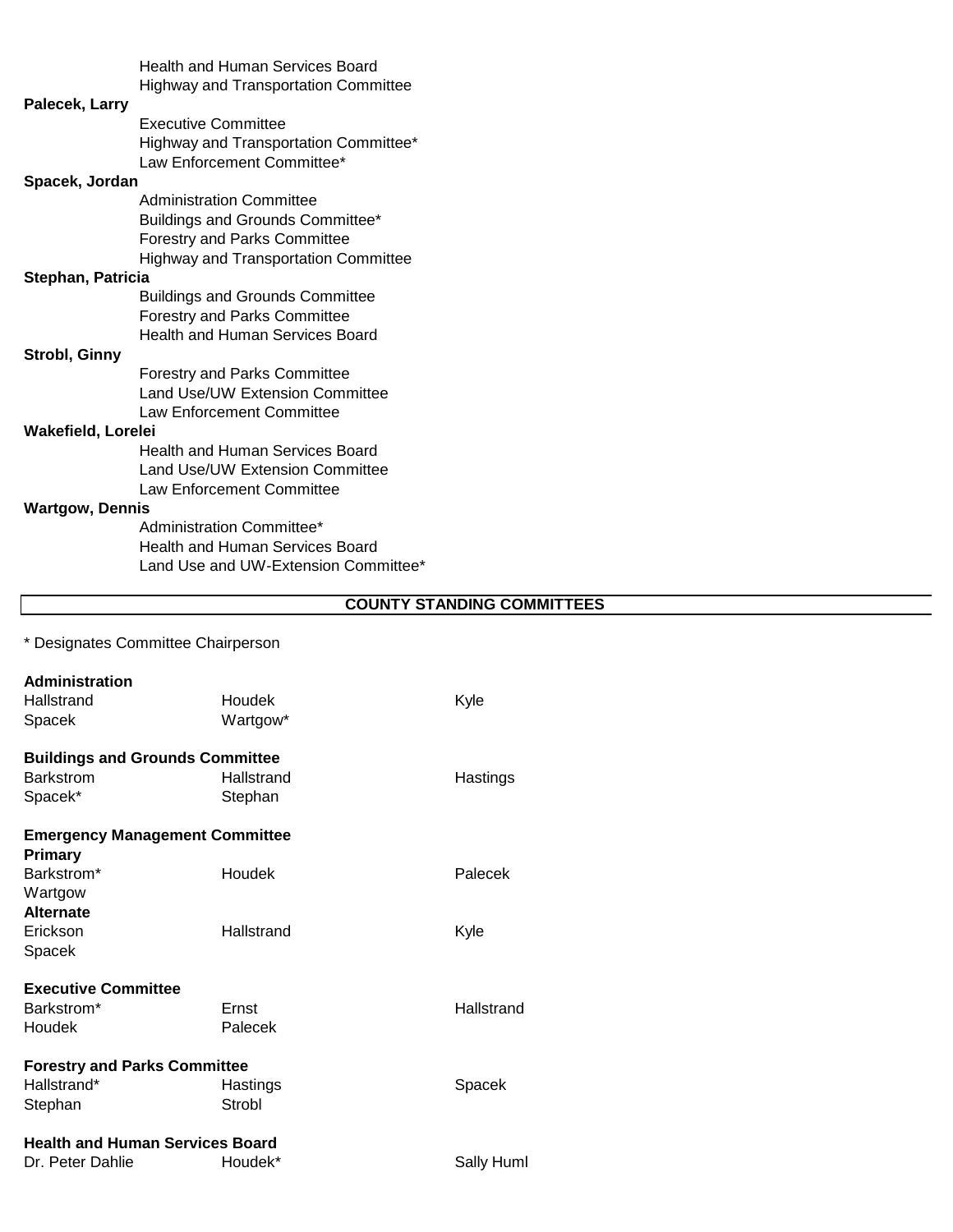| Kyle<br><b>Gerald Swenson</b>                                                                                                                                           | Suzanne Ocker, RN<br>Wakefield                                                                 | Stephan<br>Wartgow                                                              |
|-------------------------------------------------------------------------------------------------------------------------------------------------------------------------|------------------------------------------------------------------------------------------------|---------------------------------------------------------------------------------|
| <b>Highway and Transportation Committee</b><br>Erickson<br>Palecek*                                                                                                     | Ernst<br>Spacek                                                                                | Kyle                                                                            |
| <b>Land Information Council</b><br>Doug Erickson<br>Sylvia Kerner<br>Amanda McMeekin<br>Adam Speer                                                                      | Joe Grapa<br>Janet Krucky<br>Lynn Neeck                                                        | Roxanne Kahan<br>Evan Lund*<br>Al Schneider                                     |
| <b>Land Use and UW Extension Committee</b><br><b>Barkstrom</b><br>Wakefield                                                                                             | Erickson<br>Wartgow*                                                                           | Strobl                                                                          |
| <b>Law Enforcement Committee</b><br>Erickson<br>Strobl                                                                                                                  | Ernst<br>Wakefield                                                                             | Palecek*                                                                        |
|                                                                                                                                                                         |                                                                                                | OTHER COMMITTEES, BOARDS AND COMMISSIONS                                        |
| * Designates Committee Chairperson                                                                                                                                      |                                                                                                |                                                                                 |
| <b>Board of Canvassers-Election</b>                                                                                                                                     |                                                                                                |                                                                                 |
| Jean Gottwald*                                                                                                                                                          | Sandra Behling                                                                                 | <b>Shirley Smith</b>                                                            |
| <b>Council on Aging Advisory Committee</b><br>Mary Anderson<br>Paula Houdek                                                                                             | June Ellefsen<br>Marilee Lealos                                                                | Dianne Gierman<br>David Schmidt                                                 |
| <b>Local Emergency Planning Committee</b><br>Joe Baratka<br>Joshua Englund<br><b>Jeff Hallstrand</b><br>Roxanne Kahan<br><b>Kristin Palecek</b><br><b>Brian Schmidt</b> | Philip Bochler<br><b>Brian Ernst</b><br>Michael Hauschild<br>Jean Klimowski<br>Doug Rasmussen* | Michelle Edwards<br>Jerome Ernst<br>Darla Isham<br>Paul Melby<br>Philip Richard |
| <b>Nutrition Advisory Committee</b><br><b>Thomas Bader</b><br>Dani Hoffman<br>Philip Youngs                                                                             | Jean Conrad<br>Jean Klimowski                                                                  | <b>Bill Hoffman</b><br>Clarita Wenzel                                           |
| <b>Price County Library Committee</b><br>Jane Holm<br>Kathy Parpart<br><b>Bonnie Uhren</b>                                                                              | Paula Houdek<br>Lucille Ross                                                                   | <b>Bruce Marshall</b><br>Karen Tesmer                                           |
| <b>Price-Taylor Rail Trail Corridor Commission</b><br>Greg Foltz (P)<br>Troy Larson (P)<br>Susan Swiantek (T)                                                           | Jeff Hallstrand (P)<br>Bob Meyer (T)<br>Marjory Brzeskiewicz (P-alt)                           | Ron Kendziera (P)<br>Dan Roiger (T)<br>Steve Thums (T-alt)                      |
| <b>Traffic Safety Commission</b><br>Corni Poior                                                                                                                         | loo Romtko                                                                                     | Kulo Dudok                                                                      |

 $\overline{a}$ 

Gerry Baier Joe Baratka Kyle Dudek Joshua Englund **Jerry Ernst**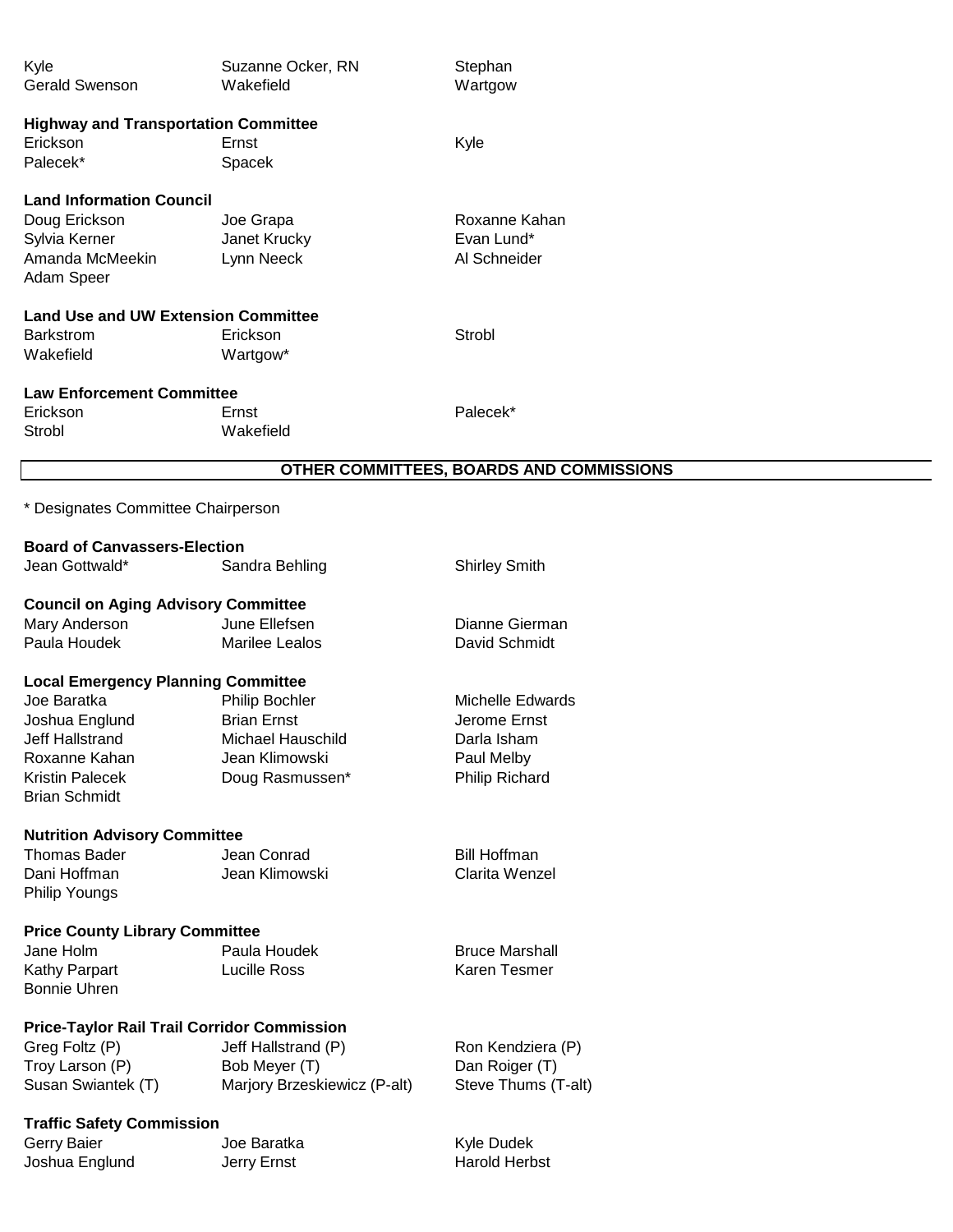| <b>Bruce Marshall</b><br>Gayle Stangle       | Jason McMillan.<br>Dennis Wartgow*     | <b>Brian Roush</b><br>Randy Wiessinger |
|----------------------------------------------|----------------------------------------|----------------------------------------|
| <b>Transportation Coordinating Committee</b> |                                        |                                        |
| Emily Brunstad<br>Pamela Snyder              | Sarah Reese-Socha<br>Patricia Stephan* | Carissa Smith                          |
| Ex Officio:                                  | Kris Mabie                             | Nicholas Trimner                       |
| <b>Veterans Service Commission</b>           |                                        |                                        |
| Deric Bilgrien                               | <b>Benjamin Greiner</b>                | Theodore Harvey                        |
| Richard Lapp                                 | Douglas Moquin*                        | Gail Redmond                           |
| Mitchell Surman                              |                                        |                                        |
| <b>Zoning Board of Adjustment</b>            |                                        |                                        |
| Thomas Frane                                 | Daniel Haupert                         | Margaret Novak                         |
| David Schmidt*                               | <b>Terry Wasti</b>                     |                                        |
| Alternates:                                  | Mark Luoma                             | Mark Marsden                           |

### **ADRC-N Governing Board Paula Houdek, Kathryn Shimkets Friends of Fred Smith** Alan Barkstrom **Indianhead Federated Library Board** Susan Marshall **NTC District Board Alan Barkstrom NWITBEC Board** Nick Trimner, Paula Houdek **NWITBEC Economic Development Committee Dale Heikkinen NWITBEC Tourism Committee Laura Palzkill NW Regional CDBG Housing Committee Figure 2018** Elyn Schloer **NWR Economic Development Fund Adm. Com.** Jeff Klaver **NW Regional Planning Alan Barkstrom NW Regional Planning - Visions NW Dale Heikkinen NWW Concentrated Employment Program (CEP)** Patricia Stephan **Park Falls Library Board Karen Tesmer** Karen Tesmer **Park Falls TIF District Board** Nick Trimner **Phillips Library Board** Bruce Marshall **Phillips TIF District Board** Nick Trimner **Prentice TIF District Board** Nick Trimner **Wisc PACE Commission - Official Repetitive Alan Barkstrom Wisc PACE Commission Board of Directors** Nick Trimner **Woodland Enhanced Health Services Comm.** Lorelei Wakefield

**Other County Representation:**

#### **CITY, VILLAGE AND TOWN OFFICIALS**

## **400 4th Ave S, PO Box 146, Park Falls, WI 54552 CITY OF PARK FALLS**

|         | 715-762-2436                                       |
|---------|----------------------------------------------------|
| E-mail: | admin@cityofparkfalls.com                          |
|         | Michael Bablick                                    |
|         | PO Box 146, Park Falls, WI 54552 (715-492-0561)    |
| E-mail: | mayor@cityofparkfalls.com                          |
|         | Dan Greenwood                                      |
|         | 897 2nd Ave N, Park Falls, WI 54552 (715-563-7705) |
|         | Dennis Wartgow                                     |
|         | 261 9th St N, Park Falls, WI 54552 (715-762-2795)  |
|         | James Corbett                                      |
|         | 914 7th Ave S, Park Falls, WI 54552 (715-661-1101) |
|         | Chris Hoffman                                      |
|         | 870 7th Ave S, Park Falls, WI 54552 (715-744-1991) |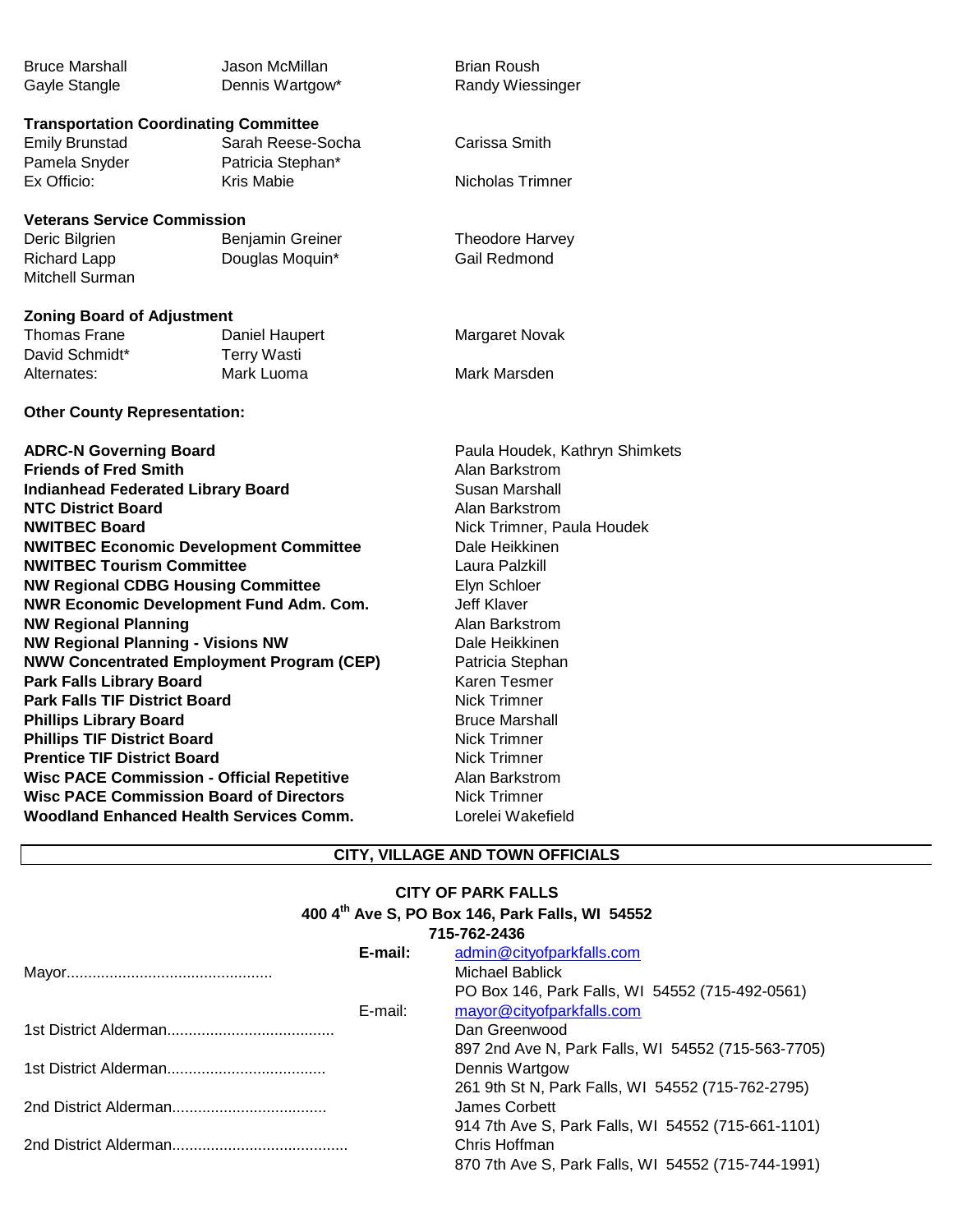|                                 | David Dryer                                           |
|---------------------------------|-------------------------------------------------------|
|                                 | 1033 3rd Ave S, Park Falls, WI 54552 (715-762-4043)   |
|                                 | Anthony Thier                                         |
|                                 | 1263 Whitmer Ave, Park Falls, WI 54552 (715-762-4397) |
|                                 | Dina Bukachek                                         |
|                                 | 189 Cedar St, Park Falls, WI 54552 (715-518-3103)     |
|                                 | Michael Mader                                         |
|                                 | 97 Heritage Ln, Park Falls, WI 54552 (715-762-2183)   |
| City Administrator              | <b>Brentt Michalek</b>                                |
|                                 | 400 S 4th Ave, Park Falls, WI 54552 (715-762-2436)    |
| Clerk / Treasurer               | Michelle Smith                                        |
|                                 | 400 S 4th Ave, Park Falls, WI 54552 (715-762-2436)    |
| Deputy Clerk / Deputy Treasurer | Debra Perkins                                         |
|                                 | 400 S 4th Ave, Park Falls, WI 54552 (715-762-2436)    |
| Assessor                        | Bowmar Appraisal                                      |
|                                 | PO Box 170, Minocqua, WI 54548 (715-577-1875)         |
|                                 | <b>Bryce Schoenborn</b>                               |
|                                 | 170 4th Av N, Park Falls, WI 54552 (715-762-3258)     |

# **CITY OF PHILLIPS**

#### **174 S Eyder Ave, Phillips, WI 54555 715-339-3125, 715-339-3265(FAX)**

|                        | E-mail: | clerk@cityofphillips.com                             |
|------------------------|---------|------------------------------------------------------|
|                        |         | <b>Charles Peterson</b>                              |
|                        |         | 174 S Eyder Ave, Phillips, WI 54555 (715-339-3125)   |
|                        | E-mail: | mayor@cityofphillips.com                             |
|                        |         | <b>Richard Heitkemper</b>                            |
|                        |         | 411 Jackson Ave, Phillips, WI 54555 (715-339-2991)   |
|                        |         | Laura Tomaszewski                                    |
|                        |         | 285 Elm St, Phillips, WI 54555 (715-339-3576)        |
|                        |         | <b>Bill Elliott</b>                                  |
|                        |         | 384 S Avon Ave, Phillips, WI 54555 (715-339-3384)    |
|                        |         | John Klimowski                                       |
|                        |         | 175 Kimball St, Phillips, WI 54555 (715-780-0837)    |
|                        |         | <b>Gerald Clark</b>                                  |
|                        |         | 790 Pinecrest Ave, Phillips, WI 54555 (715-339-6381) |
|                        |         | Marty Stephan                                        |
|                        |         | 526 S Argyle Ave, Phillips, WI 54555 (715-339-2981)  |
|                        |         | Shelby Kosmer                                        |
|                        |         | 174 S Eyder Ave, Phillips, WI 54555 (715-339-3125)   |
| Deputy Clerk/Treasurer |         | Autumn Gedde                                         |
|                        |         | 174 S Eyder Ave, Phillips, WI 54555 (715-339-3125)   |
|                        |         | Associated Appraisal Consultants, Inc.               |
|                        |         | PO Box 440, Greenville, WI 54942 (920-749-1995)      |
| Zoning Administrator   |         | Shelby Kosmer                                        |
|                        |         | 174 S Eyder Ave, Phillips, WI 54555 (715-339-3125)   |
|                        |         | <b>Bryce Schoenborn</b>                              |
|                        |         | PO Box 7, Phillips, WI 54555 (715-339-2196)          |
|                        |         |                                                      |

#### **Municipal Building (715-474-6714) VILLAGE OF CATAWBA W9242 US Highway 8, Catawba, WI 54515**

|  | <b>E-mail:</b> vclerkcatawba@gmail.com              |
|--|-----------------------------------------------------|
|  | Chervl Moore                                        |
|  | W8781 Tenneson Dr, Catawba, WI 54515 (715-474-6682) |
|  | Gavle Burcaw                                        |
|  | N4530 High St, Catawba, WI 54515 (715-492-0290)     |
|  | <b>Richard Manula</b>                               |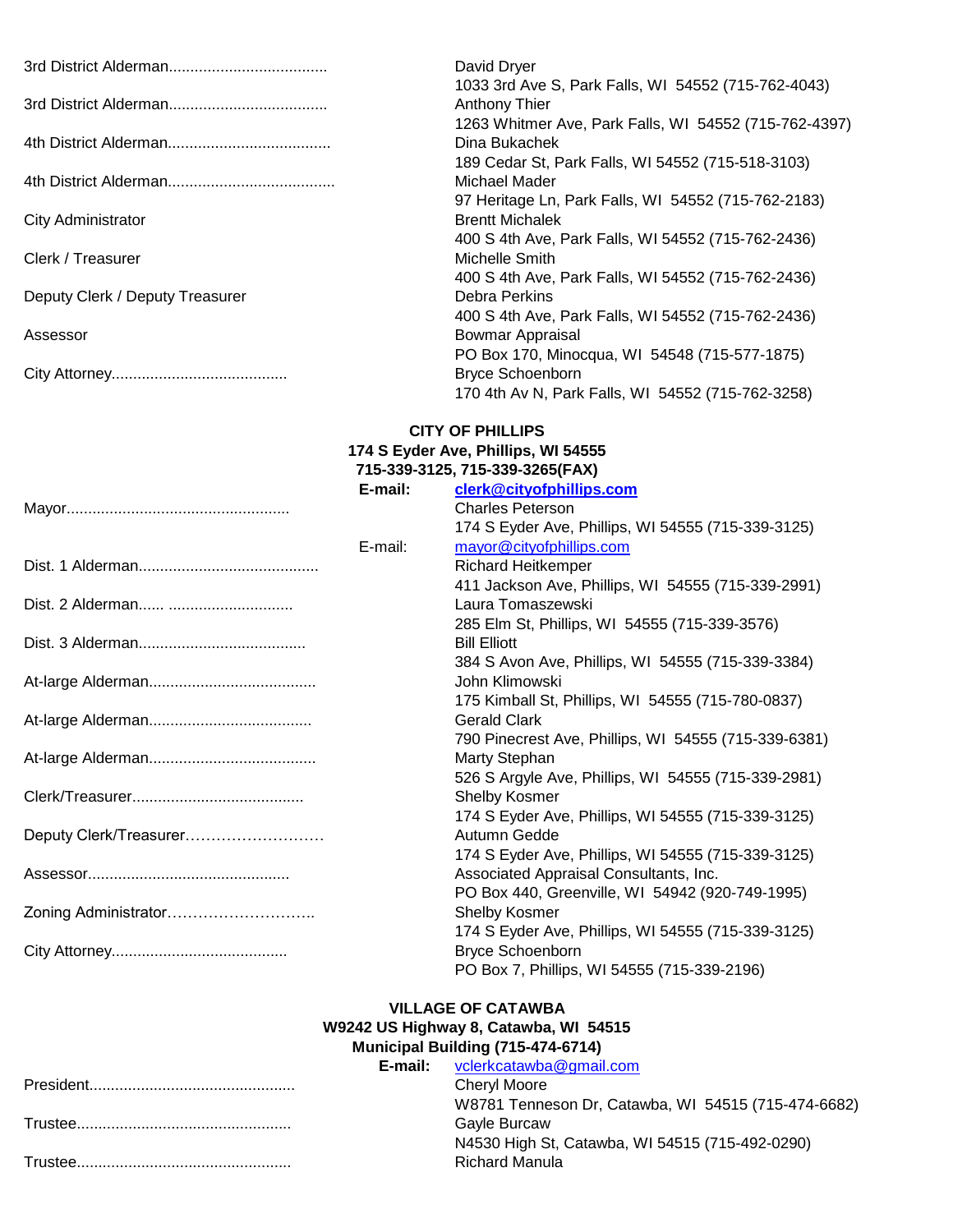|         | N4527 Main St, Catawba, WI 54515 (715-474-2210)      |
|---------|------------------------------------------------------|
|         | <b>Shirley Kempen</b>                                |
|         | W9545 Midway Rd, Catawba, WI 54515 (715-474-2366)    |
|         | Gloria Lyons                                         |
|         | N4176 N Woodlawn Rd, Kennan, WI 54537 (715-474-3427) |
|         | <b>Elk River Appraisal</b>                           |
|         | W5749 County Rd H, Phillips, WI 54555 (715-820-0541) |
| E-mail: | elk.river@live.com                                   |
|         | <b>Board President</b>                               |

## **VILLAGE OF KENNAN**

#### **N4315 Mequon St, PO Box 192, Kennan, WI 54537**

| Municipal Building (715-474-3325) |                          |
|-----------------------------------|--------------------------|
| E-mail:                           | kennan.village@gmail.com |

|         | $\frac{1}{2}$                                            |
|---------|----------------------------------------------------------|
|         | Jill Arndt                                               |
|         | PO Box 144, Kennan, WI 54537 (715-474-2280)              |
| E-mail: | vpresidentkennan@gmail.com                               |
|         | <b>Bret Dunlap</b>                                       |
|         | W10267 Lawrence St, Kennan, WI 54537 (715-474-2462)      |
|         | Max Ericson                                              |
|         | N4438 West Road, Kennan, WI 54537 (715-415-7366)         |
|         | Brenda Jones                                             |
|         | PO Box 192, Kennan, WI 54537 (715-474-6658)              |
|         | <b>Shirley Arndt</b>                                     |
|         | W10379 McMullen St, Kennan, WI 54537 (715-965-2469)      |
|         | <b>Bridget Jeske Assessments</b>                         |
|         | W8111 State Highway 70, Fifield, WI 54524 (715-762-1816) |
|         | <b>Board President</b>                                   |

#### **VILLAGE OF PRENTICE**

#### **403 Center St, PO Box 78, Prentice, WI 54556**

|         | Village Hall (715-428-2124)                                     |
|---------|-----------------------------------------------------------------|
| E-mail: | clerk@vil.prentice.wi.gov                                       |
|         | Doug Hagen                                                      |
|         | 651 Knox St, Prentice, WI 54556 (715-428-2599)                  |
|         | <b>Bill Draeger</b>                                             |
|         | 829 Apple St, Prentice, WI 54556 (715-657-0071)                 |
|         | <b>Rick Freeman</b>                                             |
|         | 735 Pine St, Prentice, WI 54556 (715-563-3133                   |
|         | Kevin Gullickson                                                |
|         | 938 Town St, Prentice, WI 54556                                 |
|         | <b>Brody Hartmann</b>                                           |
|         | 428 Birch St, Prentice, WI 54556 (715-428-2334)                 |
|         | <b>Bob Orlandi</b>                                              |
|         | 1609 Railroad Ave, Prentice, WI 54556 (715-409-6078)            |
|         | <b>Brad Swenson</b>                                             |
|         | 901 Ash St, Prentice, WI 54556 (715-428-2964)                   |
|         | Laurie Andreae                                                  |
|         | 403 Center Street, PO Box 78, Prentice, WI 54556 (715-428-2124) |
|         | Associated Appraisal Consultants, Inc.                          |
|         | PO Box 440, Greenville, WI 54942 (920-749-1995)                 |
|         | <b>Board President</b>                                          |
|         |                                                                 |

## **TOWN OF CATAWBA**

E-mail: [catawba.clerk@outlook.com](mailto:catawba.clerk@outlook.com) **Municipal Building (715-474-6714) Mailing address: N3605 County Rd O; Catawba, WI 54515 W9242 US Highway 8, Catawba, WI 54515**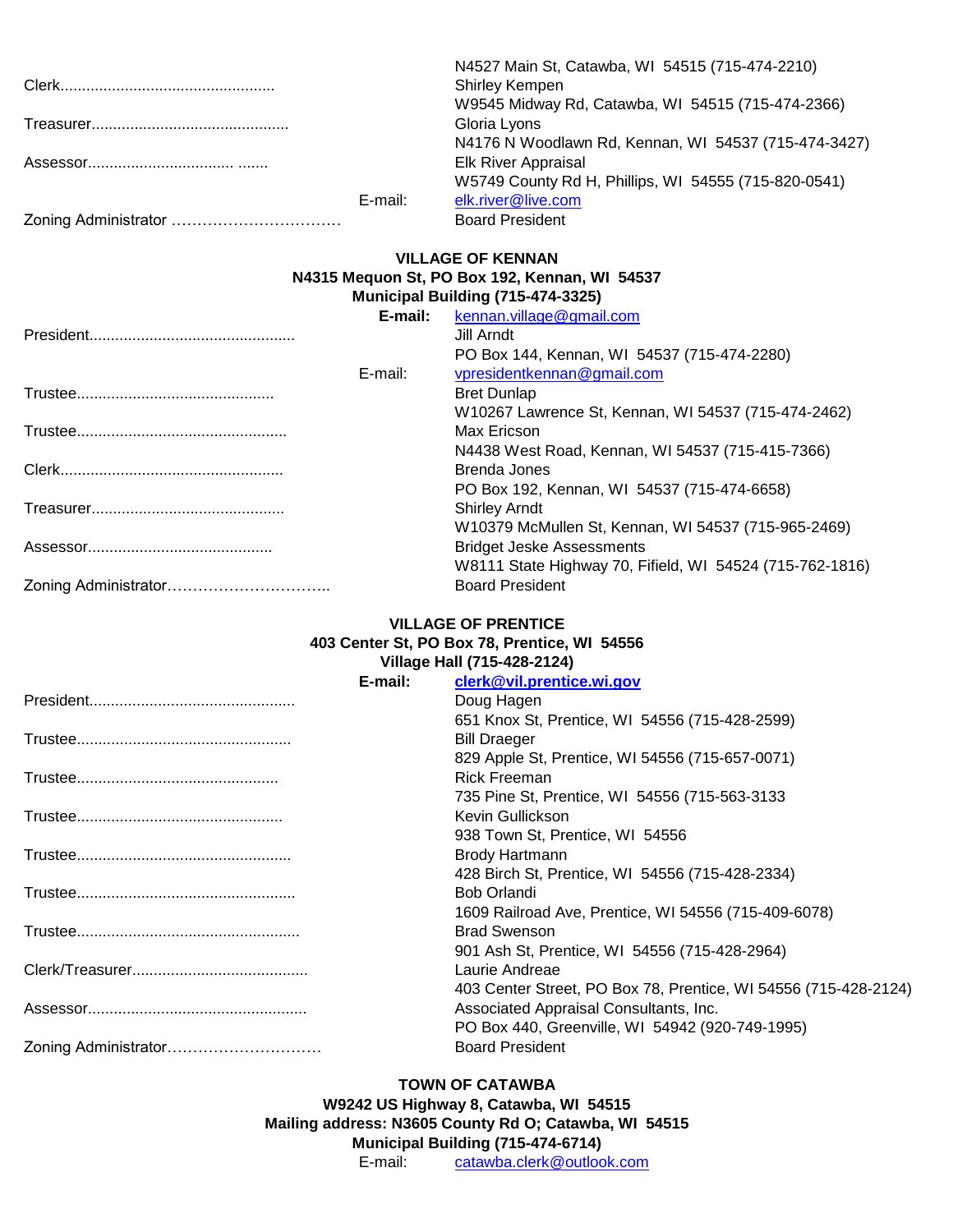| Jeff Hoogland<br>N4519 Moonshine Alley, Catawba, WI 54515 (715-474-3453) |
|--------------------------------------------------------------------------|
| Mark Smugala                                                             |
| W7631 Hobbles Creek Rd, Catawba, WI 54515 (715-474-6729)                 |
| Matt Strobl                                                              |
| N4090 Meadow Rd, Catawba, WI 54515 (715-567-0900)                        |
| Cassandra Bogle                                                          |
| N3876 County Rd I, Catawba, WI 54515 (608-387-2886)                      |
| Darenda Hlasny                                                           |
| N3374 County Rd O, Catawba, WI 54515 (715-474-2497)                      |
| <b>Bridget Jeske Assessments</b>                                         |
| W8111 State Highway 70, Fifield, WI 54524 (715-762-1816)                 |
| <b>Town Clerk</b>                                                        |

## **TOWN OF EISENSTEIN N15664 Town Hall Road, Park Falls, WI 54552**

|         | Town Hall (715-762-2508)                                       |
|---------|----------------------------------------------------------------|
| E-mail: | eisenstn@centurytel.net                                        |
|         | John Bodoh, II                                                 |
|         | W6707 State Highway 182, Park Falls, WI 54552 (715-661-3523)   |
|         | Larry Hinton                                                   |
|         | W6188 Old 182 Rd, Park Falls, WI 54552 (715-762-2869)          |
|         | Cari Ploense                                                   |
|         | N16167 Blockhouse Lake Rd, Park Falls, WI 54552 (715-661-1840) |
|         | <b>Elizabeth Palecek</b>                                       |
|         | W6115 State Highway 182, Park Falls, WI 54552 (715-762-4812)   |
|         | Michael Schnautz Assessments                                   |
|         | PO Box 47, Clam Lake, WI 54517 (715-266-2409)                  |
|         | <b>Price County Zoning Department</b>                          |
|         | 104 S Eyder Ave, Rm 205, Phillips, WI 54555 (715-339-3272)     |

## **TOWN OF ELK**

#### **Town Hall (715-339-2877) N8314 Danish Settlement Road, Phillips, WI 54555**

| E-mail: | townofelk@pctcnet.net                                      |
|---------|------------------------------------------------------------|
|         | <b>Thomas Frane</b>                                        |
|         | W9527 County Rd S, Phillips, WI 54555 (715-332-5628)       |
|         | Jeanie Heizler                                             |
|         | W7799 County Rd W, Phillips, WI 54555 (715-339-4007)       |
|         | <b>Tyler Weber</b>                                         |
|         | N7859 Wilson Lake Rd, Phillips, WI 54555 (715-339-6857)    |
|         | Laurie Hansen                                              |
|         | W9741 County Rd S, Phillips, WI 54555 (715-339-2877)       |
|         | Joseph Neerdaels                                           |
|         | W7478 Point Rd, Phillips, WI 54555 (715-820-1123)          |
|         | Elk River Appraisal                                        |
|         | W5749 County Rd H, Phillips, WI 54555 (715-820-0541)       |
|         | <b>Price County Zoning Department</b>                      |
|         | 104 S Eyder Ave, Rm 205, Phillips, WI 54555 (715-339-3272) |

## **TOWN OF EMERY**

#### **Town Hall (715-339-3395) W2901 County Road D, Phillips, WI 54555**

| E-mail: | tofemery@pctcnet.net                                 |
|---------|------------------------------------------------------|
|         | Dale Houdek                                          |
|         | W3601 Maple Dr, Phillips, WI 54555 (715-339-3307)    |
|         | <b>Stan Smith</b>                                    |
|         | N8727 County Rd H, Phillips, WI 54555 (715-339-6171) |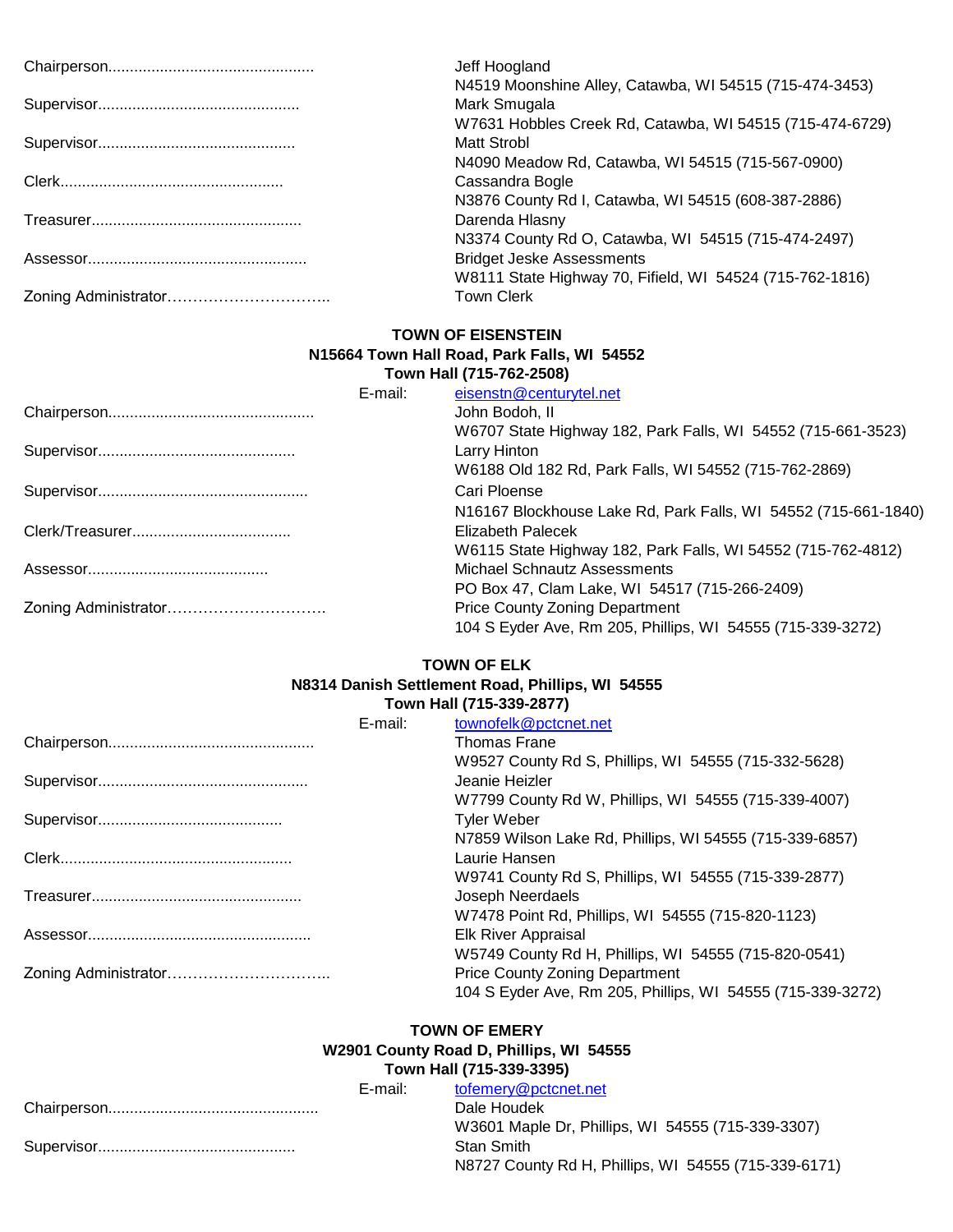| Wayne VanDeVoort                                           |
|------------------------------------------------------------|
| N9138 County Rd D, Phillips, WI 54555 (715-339-3380)       |
| Reggie Distin                                              |
| W3114 Martin's Dr, Phillips, WI 54555 (715-339-3030)       |
| Jodi Podmolik                                              |
| N8058 River Rd, Phillips, WI 54555 (715-339-7199)          |
| Michael Schnautz Assessments                               |
| PO Box 47, Clam Lake, WI 54517 (715-266-2409)              |
| <b>Price County Zoning Department</b>                      |
| 104 S Eyder Ave, Rm 205, Phillips, WI 54555 (715-339-3272) |

#### **TOWN OF FIFIELD**

#### **Town Hall (715-762-2500) N13935 Ridge Avenue, PO Box 241, Fifield, WI 54524**

|                      | E-mail: | fifield@plbb.us                                            |
|----------------------|---------|------------------------------------------------------------|
|                      |         | William A. Felch                                           |
|                      |         | N13952 Flambeau Ave, Fifield, WI 54524 (715-661-2432)      |
|                      |         | James A. Hintz                                             |
|                      |         | W7530 White Rock Rd, Fifield, WI 54524 (715-492-9136)      |
|                      |         | Bonita L. Salm                                             |
|                      |         | N14396 Krucky Rd, Fifield, WI 54524 (715-518-3139)         |
|                      |         | Susan Mueller                                              |
|                      |         | PO Box 241, Fifield, WI 54524 (715-762-2500)               |
|                      |         | Associated Appraisal Consultants, Inc.                     |
|                      |         | PO Box 440, Greenville, WI 54942 (920-749-1995)            |
|                      |         | Cathy Pagel                                                |
|                      |         | PO Box 61, Fifield, WI 54524 (715-762-0123)                |
| Zoning Administrator |         | <b>Price County Zoning Department</b>                      |
|                      |         | 104 S Eyder Ave, Rm 205, Phillips, WI 54555 (715-339-3272) |

#### **Town Hall (715-339-3114) N11195 Town Hall Road, Phillips, WI 54555 TOWN OF FLAMBEAU**

|         | 10WILLIAH (7 10-000-0114)                                     |
|---------|---------------------------------------------------------------|
| E-mail: | townofflambeau@gmail.com                                      |
|         | John Slaby                                                    |
|         | N10564 South Fork Rd, Phillips, WI 54555 (715-482-9248)       |
|         | Roy Boushon                                                   |
|         | N10513 Lower Price Lake Rd, Phillips, WI 54555 (715-332-5112) |
|         | Mike Galloway                                                 |
|         | W9083 Crane Chase Rd, Phillips, WI 54555 (715-492-7086)       |
|         | Jamie Soberg                                                  |
|         | W9301 River Rd, Phillips, WI 54555 (715-339-7184)             |
|         | <b>Michael Schnautz Assessments</b>                           |
|         | PO Box 47, Clam Lake, WI 54517 (715-266-2409)                 |
|         | <b>Price County Zoning Department</b>                         |
|         | 104 S Eyder Ave, Rm 205, Phillips, WI 54555 (715-339-3272)    |
|         |                                                               |

## **TOWN OF GEORGETOWN**

#### **Town Hall: N4315 Mequon St, Kennan, WI 54537 Mailing Address: N5443 State Highway 111, Catawba, WI 54515**

E-mail: [suto@centurytel.net](mailto:suto@centurytel.net) Chairperson................................................ Ginny Strobl N5957 Woodlawn Rd, Kennan, WI 54537 (715-474-3434) Supervisor................................................ LeRoy Lallemont N5015 Woodlawn Rd, Catawba, WI 54515 (715-820-3600) Supervisor................................................. Joe VanDeVoort N5315 Woodlawn Rd, Kennan, WI 54537 (715-567-0203) Clerk................................................ Carol Suto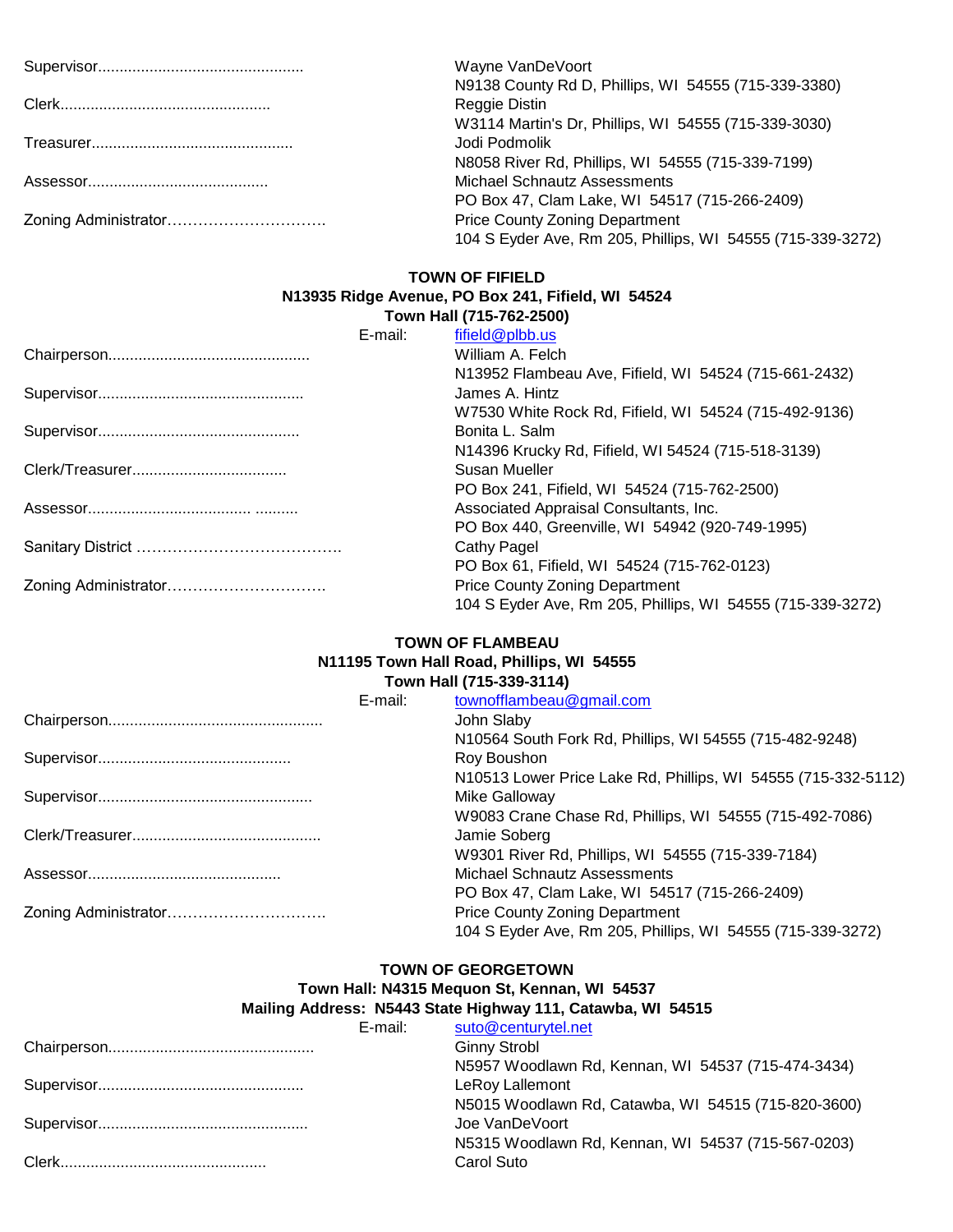| N5443 State Highway 111, Catawba, WI 54515 (715-474-2445) |
|-----------------------------------------------------------|
| Rebecca Kempen                                            |
| N5149 County Rd J, Kennan, WI 54537 (715-474-2283)        |
| <b>Bridget Jeske Assessments</b>                          |
| W8111 State Highway 70, Fifield, WI 54524 (715-762-1816)  |
| Town Chairperson                                          |

#### **TOWN OF HACKETT Town Hall (715-428-2578) W4891 Emery-Hackett Road, Phillips, WI 54555**

| E-mail: | hackett@pctcnet.net                                        |
|---------|------------------------------------------------------------|
|         | <b>Edward Hainy</b>                                        |
|         | N7153 Emery-Hackett Rd, Phillips, WI 54555 (715-428-2794)  |
|         | Glenn Uhren                                                |
|         | W4840 Mail Route Rd, Prentice, WI 54556 (715-428-2951)     |
|         | Kathleen Kosterman                                         |
|         | N6436 County Rd K, Prentice, WI 54556 (715-428-2847)       |
|         | <b>Wendy Orysen</b>                                        |
|         | N5766 Sam's Ln, Prentice, WI 54556 (715-428-2004)          |
|         | Peggy Hainy                                                |
|         | N7153 Emery-Hackett Rd, Phillips, WI 54555 (715-428-2794)  |
|         | Michael Schnautz Assessments                               |
|         | PO Box 47, Clam Lake, WI 54517 (715-266-2409)              |
|         | <b>Price County Zoning Department</b>                      |
|         | 104 S Eyder Ave, Rm 205, Phillips, WI 54555 (715-339-3272) |
|         |                                                            |

#### **W9095 County Rd J, Phillips, WI 54555 Town Hall (715-820-1344) TOWN OF HARMONY**

|         | TOWIL FIAIL (7 TO 20" TO44)                                 |
|---------|-------------------------------------------------------------|
| E-mail: | townofharmony@yahoo.com                                     |
|         | James Hanson                                                |
|         | N6786 Carpenter Creek Rd, Phillips, WI 54555 (715-499-3235) |
|         | Julie DeLasky                                               |
|         | N6586 Pioneer Rd, Catawba, WI 54515 (715-820-3447)          |
|         | James Kucaba                                                |
|         | N5827 Woresch Rd, Catawba, WI 54515                         |
|         | Sheila Hook                                                 |
|         | W6386 Springs Dr, Phillips, WI 54555 (715-820-1344)         |
|         | Gloria Kucaba                                               |
|         | W9101 County Rd J, Catawba, WI 54515 (715-339-2798)         |
|         | <b>Bridget Jeske Assessments</b>                            |
|         | W8111 State Highway 70, Fifield, WI 54524 (715-762-1816)    |
|         | <b>Price County Zoning Department</b>                       |
|         | 104 S Eyder Ave, Rm 205, Phillips, WI 54555 (715-339-3272)  |

## **TOWN OF HILL**

#### **Town Hall (715-767-5150) W4391 Hultman Lake Road, Ogema, WI 54459**

|        | <b>TUWILLIAH (1 IJ-1 UL-JIJU)</b>                      |
|--------|--------------------------------------------------------|
| E-mail | clerk@tn.hill.wi.gov                                   |
|        | Ronald Wiitala                                         |
|        | W4724 Linden Rd, Ogema, WI 54459 (715-499-4928)        |
|        | Roger Bergman                                          |
|        | W4628 Macky Spur Rd, Ogema, WI 54459 (715-767-5729)    |
|        | Jeff Ulrich                                            |
|        | W4096 State Highway 86, Ogema, WI 54459 (715-767-5960) |
|        | Sandra Behling                                         |
|        | W4601 Macky Spur Rd, Ogema, WI 54459 (715-657-0389)    |
|        | Allan Niemi                                            |
|        |                                                        |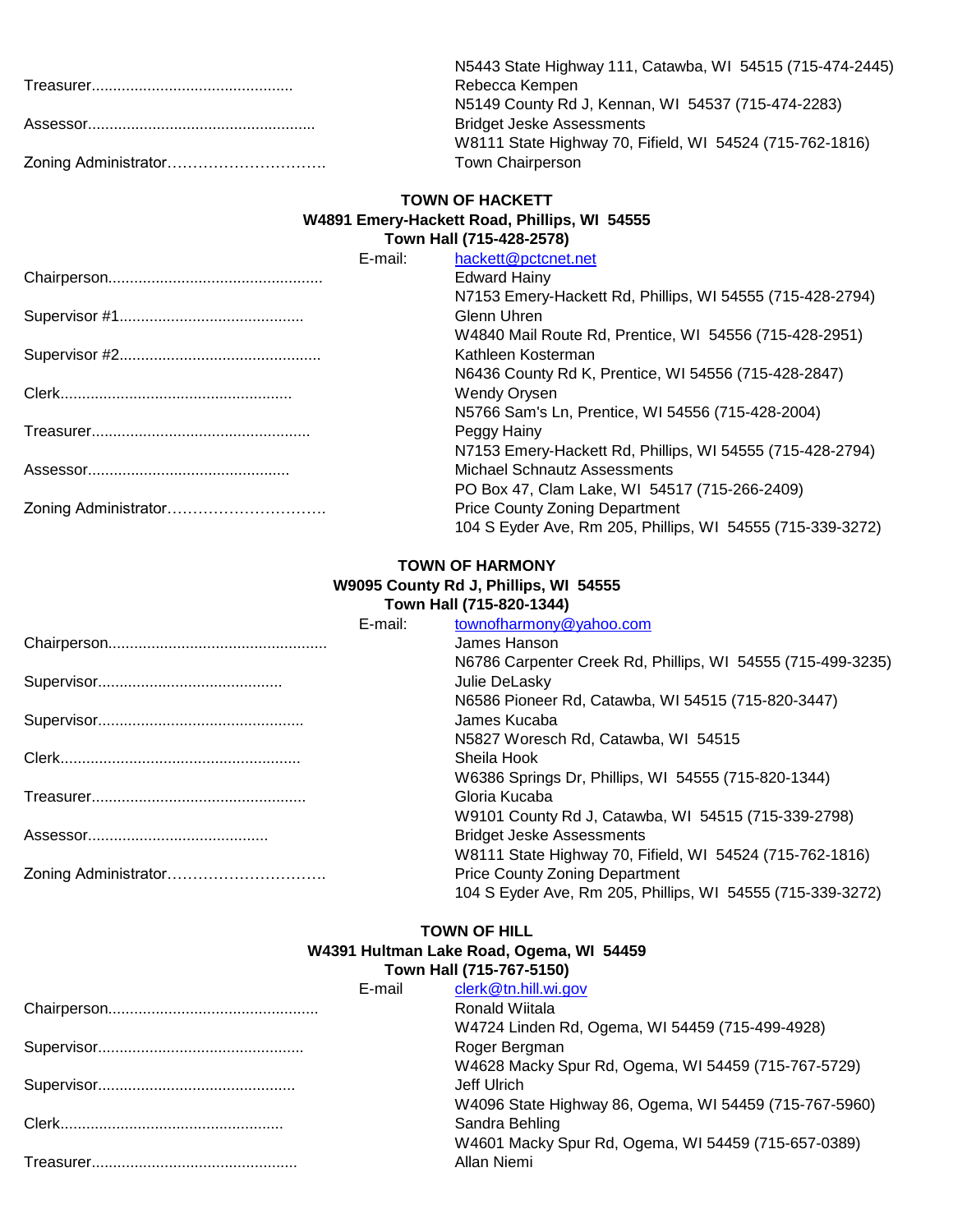| N191 Soumi Rd, Westboro, WI 54490 (715-965-4257)     |
|------------------------------------------------------|
| Elk River Appraisal                                  |
| W5749 County Rd H, Phillips, WI 54555 (715-820-0541) |
| Scott Komarek                                        |
| N1145 Harrison Rd, Ogema, WI 54459 (715-922-0233)    |

#### **Town Hall (715-474-3325) N4315 Mequon St, PO Box 211, Kennan, WI 54537 TOWN OF KENNAN**

| Email: | townkennanclerk@outlook.com                              |
|--------|----------------------------------------------------------|
|        | Jerome Bieszk                                            |
|        | N1263 County Rd N, Kennan, WI 54537 (715-474-3452)       |
|        | <b>Tansy Annexstad</b>                                   |
|        | N3470 Riley Rd, Kennan, WI 54537 (218-260-8499)          |
|        | Jeff Premeau                                             |
|        | N2026 County Rd N, Kennan, WI 54537 (715-474-6671)       |
|        | <b>Monica Kenealy</b>                                    |
|        | W11923 Midway Rd, Hawkins, WI 54530 (715-797-0871)       |
|        | Matte Gehring                                            |
|        | N3814 County Rd N, Kennan, WI 54537 (715-567-0003)       |
|        | <b>Bridget Jeske Assessments</b>                         |
|        | W8111 State Highway 70, Fifield, WI 54524 (715-762-1816) |
|        | Monica Kenealy                                           |
|        | W11923 Midway Rd, Hawkins, WI 54530 (715-797-0871)       |

## **TOWN OF KNOX**

## **N4888 Stadium Road, Brantwood, WI 54513**

|         | Town Hall (715-564-2569)                                   |
|---------|------------------------------------------------------------|
| E-mail: | clerk@townofknox.org                                       |
|         | Hank Wendt                                                 |
|         | N4118 W Knox Rd, Brantwood, WI 54513 (715-564-3352)        |
|         | Cory Wild                                                  |
|         | W1086 E Central Ave, Brantwood, WI 54513 (262-402-7169)    |
|         | Andrew Wild                                                |
|         | W1155 Highland Ave, Brantwood, WI 54513 (715-564-2467)     |
|         | Joseph Klepac                                              |
|         | N4627 Harmony Rd, Brantwood, WI 54513 (715-564-4630)       |
|         | Linda Heikkinen                                            |
|         | N5190 Venison Dr, Brantwood, WI 54513 (715-564-3241)       |
|         | Elk River Appraisal                                        |
|         | W5749 County Rd H, Phillips, WI 54555 (715-820-0541)       |
|         | <b>Price County Zoning Department</b>                      |
|         | 104 S Eyder Ave, Rm 205, Phillips, WI 54555 (715-339-3272) |
|         |                                                            |

#### **W8095 County Rd E, PO Box 228, Park Falls, WI 54552 TOWN OF LAKE Town Hall (715-762-2151)**

| E-mail | clerktownoflake@gmail.com                                 |
|--------|-----------------------------------------------------------|
|        | David Wagner                                              |
|        | W8050 Division St, Park Falls, WI 54552 (715-661-2463)    |
|        | Mark Donner                                               |
|        | W8436 Maple Ridge Rd, Park Falls, WI 54552 (715-762-2808) |
|        | <b>Edward Kane</b>                                        |
|        | N16326 Lakeshore Dr. Butternut, WI 54514 (407-247-6936)   |
|        | Lita Mason                                                |
|        | PO Box 228, Park Falls, WI 54552 (715-762-2151)           |
|        | Carrie Kyle                                               |
|        | PO Box 464, Park Falls, WI 54552 (715-533-3112)           |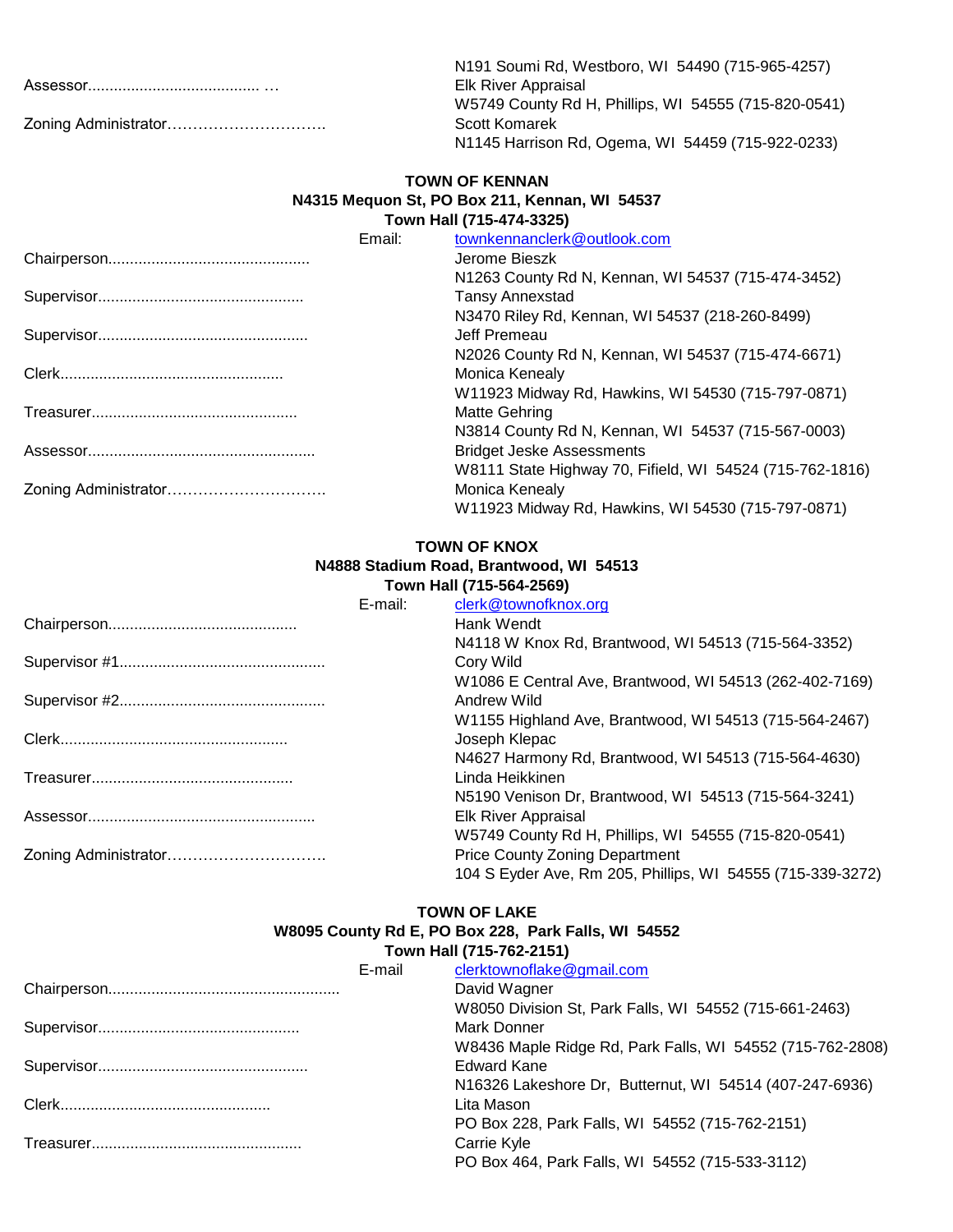| E-mail  | Elk River Appraisal<br>W5749 County Rd H, Phillips, WI 54555 (715-820-0541)<br>elk.river@live.com<br><b>Price County Zoning Department</b><br>104 S Eyder Ave, Rm 205, Phillips, WI 54555 (715-339-3272) |
|---------|----------------------------------------------------------------------------------------------------------------------------------------------------------------------------------------------------------|
|         | <b>TOWN OF OGEMA</b><br>W5005 State Highway 86, Ogema, WI 54459 (Library)<br>N1859 School House Rd, Ogema, WI 54459 (Shop)<br>Shop Phone (715-767-5860)                                                  |
|         | Lars Holm                                                                                                                                                                                                |
|         | W4932 State Rd 86, Ogema, WI 54459 (715-767-5708)<br>Dean Kurth<br>W7285 County Rd M, Ogema, WI 54459 (715-767-5728)                                                                                     |
|         | Peggy Machnikowski                                                                                                                                                                                       |
|         | N1964 County Rd G, Ogema, WI 54459 (715-767-5871)<br>Jolene Berger<br>N2493 State Highway 13, Ogema, WI 54459 (715-657-0802)                                                                             |
| E-mail: | joleneberger@hotmail.com<br>Sharon Jorgensen<br>PO Box 635, Ogema, WI 54459 (715-767-5216)                                                                                                               |
| E-mail: | sdjorg@centurytel.net<br>Elk River Appraisal<br>W5749 County Rd H, Phillips, WI 54555 (715-820-0541)                                                                                                     |
| E-mail  | elk.river@live.com<br>Raymond Ploof, Jr<br>W5816 County Rd O, Ogema, WI 54459 (715-767-5249)                                                                                                             |

## **TOWN OF PRENTICE 400 Center Street, PO Box 49, Prentice, WI 54556**

## **Town Hall (715-428-2793)**

| E-mail | townofoprentice@outlook.com                                |
|--------|------------------------------------------------------------|
|        | Douglas Erickson                                           |
|        | N3838 Hay Creek Rd, Prentice, WI 54556 (715-657-0580)      |
|        | Angela Fairchild                                           |
|        | W6381 US Highway 8, Prentice, WI 54556 (715-567-0250)      |
|        | Ken Weinzatl                                               |
|        | N5314 County Rd K, Prentice, WI 54556 (715-550-5330)       |
|        | Amy Esterholm                                              |
|        | PO Box 49, Prentice, WI 54556 (715-428-2200)               |
|        | Trisha Brayton                                             |
|        | N2879 County Rd C, Ogema, WI 54459 (715-965-1427)          |
|        | Appraisal Services and Data Processing Systems, Inc.       |
|        | Adam Kremer                                                |
|        | 2025 Fairfax St, Eau Claire, WI 54701 (715-834-1361)       |
| E-mail | akremer@asdps.com                                          |
|        | <b>Price County Zoning Department</b>                      |
|        | 104 S Eyder Ave, Rm 205, Phillips, WI 54555 (715-339-3272) |

#### **W1316 State Highway 86, Brantwood, WI 54513 TOWN OF SPIRIT**

## **Town Hall (715-564-3240)**

| E-mail | spirittownof@centurytel.net                                |
|--------|------------------------------------------------------------|
|        | Darrel Lind                                                |
|        | N1169 German Settlement Rd, Ogema, WI 54459 (715-564-3340) |
|        | <b>Bill Evans</b>                                          |
|        | N1943 Hilmar Olson Rd, Ogema, WI 54459 (715-564-3273)      |
|        | <b>Gary Siebert</b>                                        |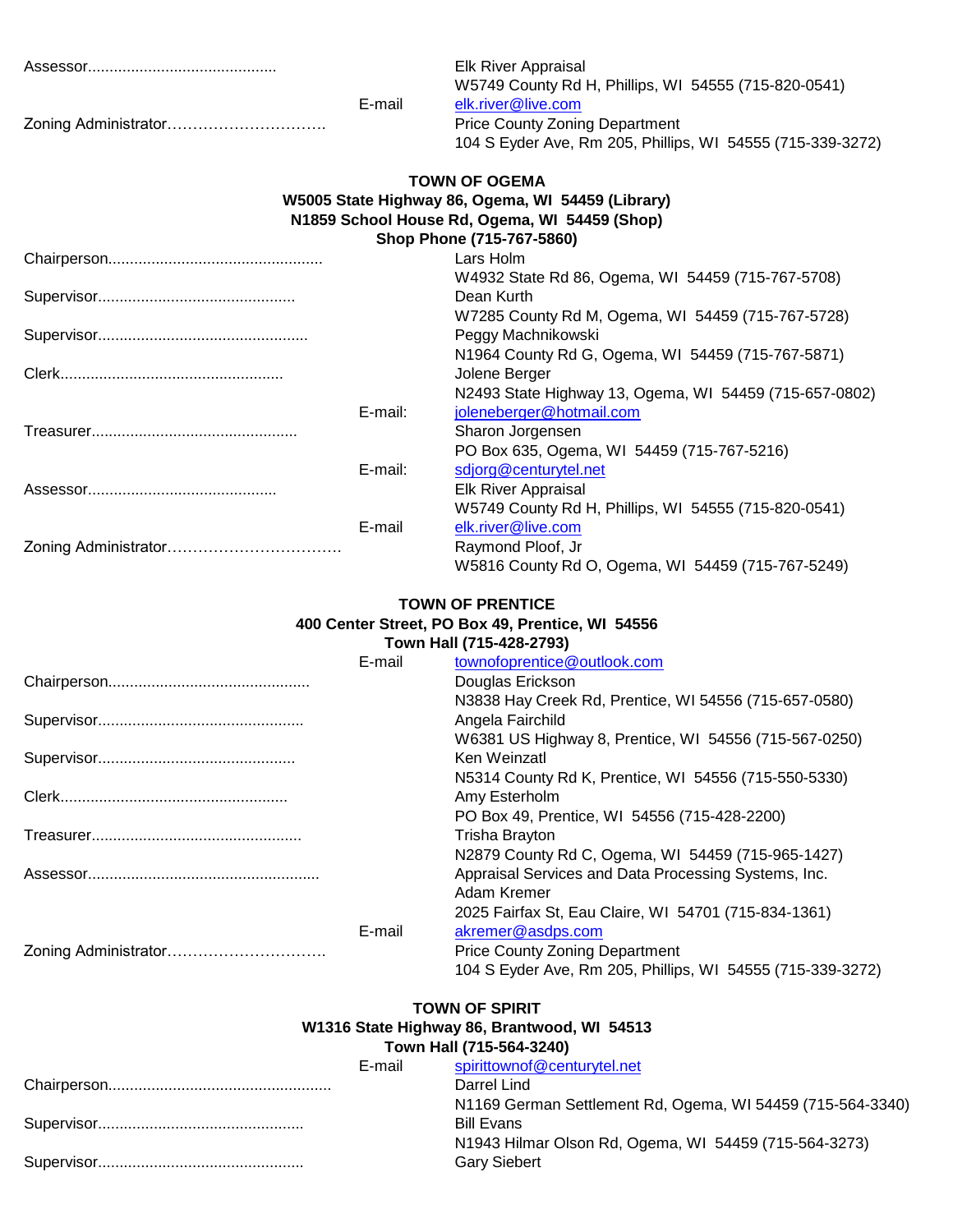|                          |        | W2375 Stone Lake Dr, Ogema, WI 54459 (715-767-5332)<br>JaNelle Nelson |  |  |
|--------------------------|--------|-----------------------------------------------------------------------|--|--|
|                          |        | W1270 State Highway 86, Brantwood, WI 54513 (715-564-3266)            |  |  |
|                          |        | Myrna Holmquist                                                       |  |  |
|                          |        | N2251 West Rd, Brantwood, WI 54513 (715-564-2416)                     |  |  |
|                          |        | Elk River Appraisal                                                   |  |  |
|                          |        | W5749 County Rd H, Phillips, WI 54555 (715-820-0541)                  |  |  |
|                          | E-mail | elk.river@live.com                                                    |  |  |
|                          |        | <b>Price County Zoning Department</b>                                 |  |  |
|                          |        | 104 S Eyder Ave, Rm 205, Phillips, WI 54555 (715-339-3272)            |  |  |
| <b>TOWN OF WORCESTER</b> |        |                                                                       |  |  |
|                          |        | W6895 Springs Dr, Phillips WI 54555                                   |  |  |
| Town Hall (715-339-3430) |        |                                                                       |  |  |
|                          | E-mail | twnwor@outlook.com                                                    |  |  |
|                          |        | Paul Precour                                                          |  |  |
|                          |        | N9538 Westview Rd, Phillips, WI 54555 (715-820-2622)                  |  |  |
|                          |        | Jeremy Pesko                                                          |  |  |
|                          |        | N7260 Grassy Ln, Phillips, WI 54555 (715-820-1331)                    |  |  |
|                          |        | James Michler                                                         |  |  |
|                          |        | N10549 E Solberg Lake Rd, Phillips, WI 54555 (715-682-5575)           |  |  |
|                          |        | Roberta Reese                                                         |  |  |
|                          |        | W6895 Springs Dr, Phillips, WI 54555 (715-339-3430)                   |  |  |
|                          |        | Michael Schnautz Assessments                                          |  |  |
|                          |        | PO Box 47, Clam Lake, WI 54517 (715-266-2409)                         |  |  |
|                          |        | <b>Terry Michek</b>                                                   |  |  |
|                          |        | N10667 Railroad Ln, Phillips, WI 54555 (715-339-3144)                 |  |  |

#### **OTHER TAXING AUTHORITIES**

## **Northcentral Technical College**

1000 W Campus Dr Wausau WI 54401 715-675-3331 888-682-7144 [board@ntc.edu](mailto:board@ntc.edu)

Troy Brown Sherry Bunten Michael Endreas Tom Felch **Keith Langenhahn** Lee Lo<br>
Charlie Paulson Paul C. Proulx **Heather** 

#### **Butternut School District**

312 W. Wisconsin St. Butternut, WI 54514 715-769-3434

Stephen Brown George Faltinosky 715-769-3211 715-769-3701

Shawn Heckendorf **Gary A. Mertig** 715-208-0443 715-769-3660 [sheckendorf@lightatorch.info](mailto:sheckendorf@lightatorch.info) [gmertig@lightatorch.info](mailto:gmertig@lightatorch.info)

Katie Weinberger 715-769-3343 [kweinberger@lightatorch.info](mailto:kweinberger@lightatorch.info) Heather Renzelmann

[sbrown@lightatorch.info](mailto:sbrown@lightatorch.info) [gfaltinosky@lightatorch.info](mailto:gfaltinosky@lightatorch.info)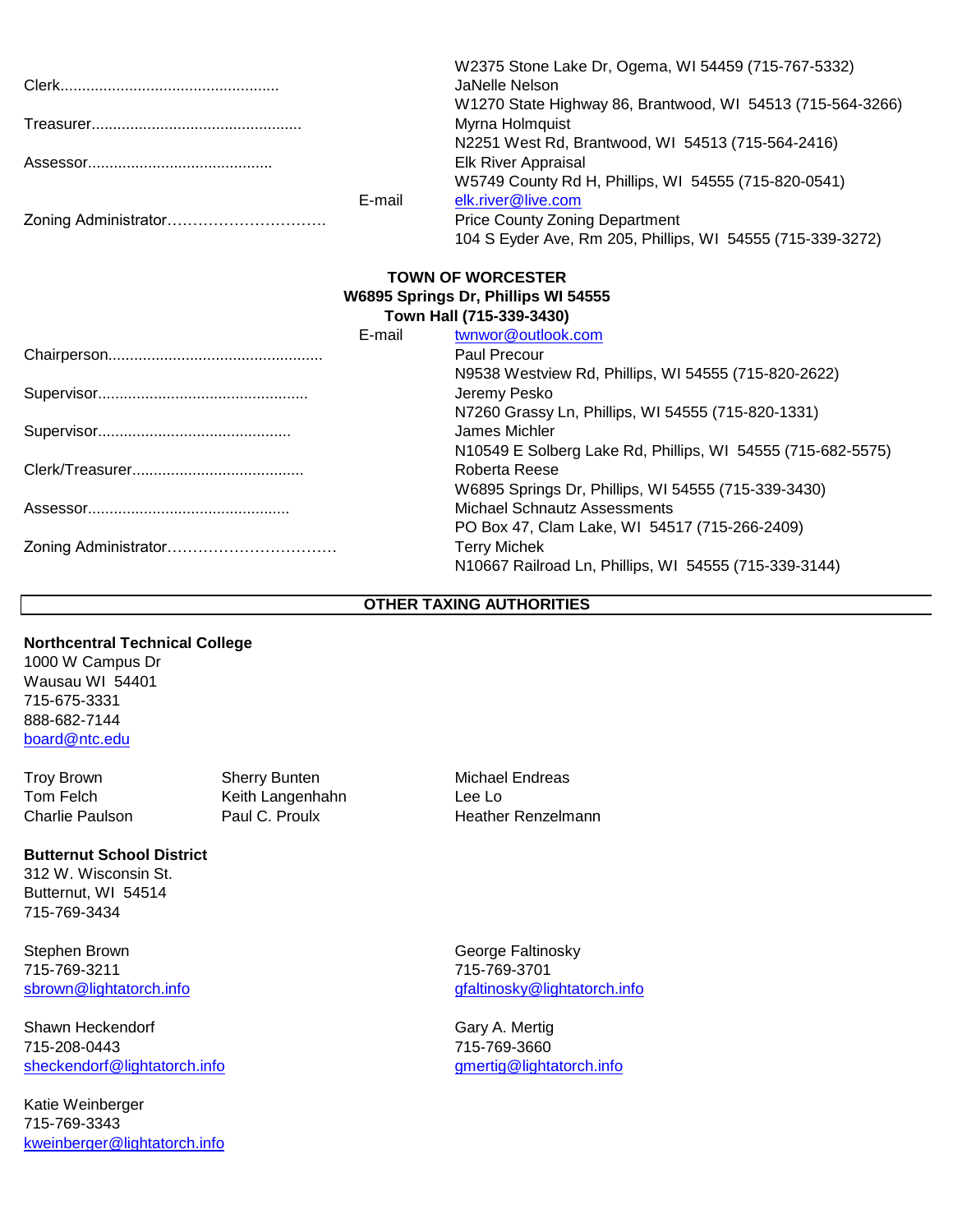**Chequamegon School District** 400 9th St N Park Falls, WI 54552 715-762-2474

Victor Ambrose **Robert Hennes** Robert Hennes 910-381-5568 715-661-0166 [vambrose@csdk12.net](mailto:vambrose@csdk12.net) [rhennes@csdk12.net](mailto:rhennes@csdk12.net)

Ryan Kovarik **Brentt Michalek** Brentt Michalek 580-583-4777 715-661-0229

715-264-6496 715-762-1151

Roger Strand Karen Thorp 715-762-2392 715-264-4061 [rstrand@csdk12.net](mailto:rstrand@csdk12.net) [kthorp@csdk12.net](mailto:kthorp@csdk12.net)

**Flambeau School District** N4540 County Rd I Ladysmith, WI 54563 715-532-3183

Laura Dutter-Nelson Julienne Hauser 715-403-2026 715-532-7214 [laurad.nelson@flambeauschools.org](mailto:laurad.nelson@flambeauschools.org) [julie.hauser@flambeauschools.org](mailto:julie.hauser@flambeauschools.org)

Daniel Kopacz **Zachary Lund** 715-781-9674 715-415-4496

Joel Taylor **Sara Taylor** Sara Taylor 920-427-8904 715-826-0062 [joel.taylor@flambeauschools.org](mailto:joel.taylor@flambeauschools.org) [sara.taylor@flambeauschool.org](mailto:sara.taylor@flambeauschool.org) sara.taylor@flambeauschool.org

Doug Verdegan 715-532-4706 [doug.verdegan@flambeauschools.org](mailto:doug.verdegan@flambeauschools.org)

**Phillips School District** PO Box 70 Phillips, WI 54555 715-339-2419

Ann Baxter **Britt Bilgrien** 715-339-4675 715-332-5691

Rebekah Denzine **Album Joseph Fox** 715-339-4251 715-339-4365 [bdenzine@phillips.k12.wi.us](mailto:bdenzine@phillips.k12.wi.us) ifox@phillips.k12.wi.us

Hailey Halmstad Marty Krog 715-567-0561 715-339-6089 [hhalmstad@phillips.k12.wi.us](mailto:hhalmstad@phillips.k12.wi.us) [mkrog@phillips.k12.wi.us](mailto:mkrog@phillips.k12.wi.us)

[rkovarik@csdk12.net](mailto:rkovarik@csdk12.net) [bmichalek@csdk12.net](mailto:bmichalek@csdk12.net)

Douglas Rein Michelle Schmidt [dorein@csdk12.net](mailto:dorein@csdk12.net) [mschmidt@csdk12.net](mailto:mschmidt@csdk12.net)

[dan.kopacz@glambeauschools.org](mailto:dan.kopacz@glambeauschools.org) [zachary.lund@flambeauschools.org](mailto:zachary.lund@flambeauschools.org)

[abaxter@phillips.k12.wi.us](mailto:abaxter@phillips.k12.wi.us) [bbilgrien@phillips.k12.wi.us](mailto:bbilgrien@phillips.k12.wi.us)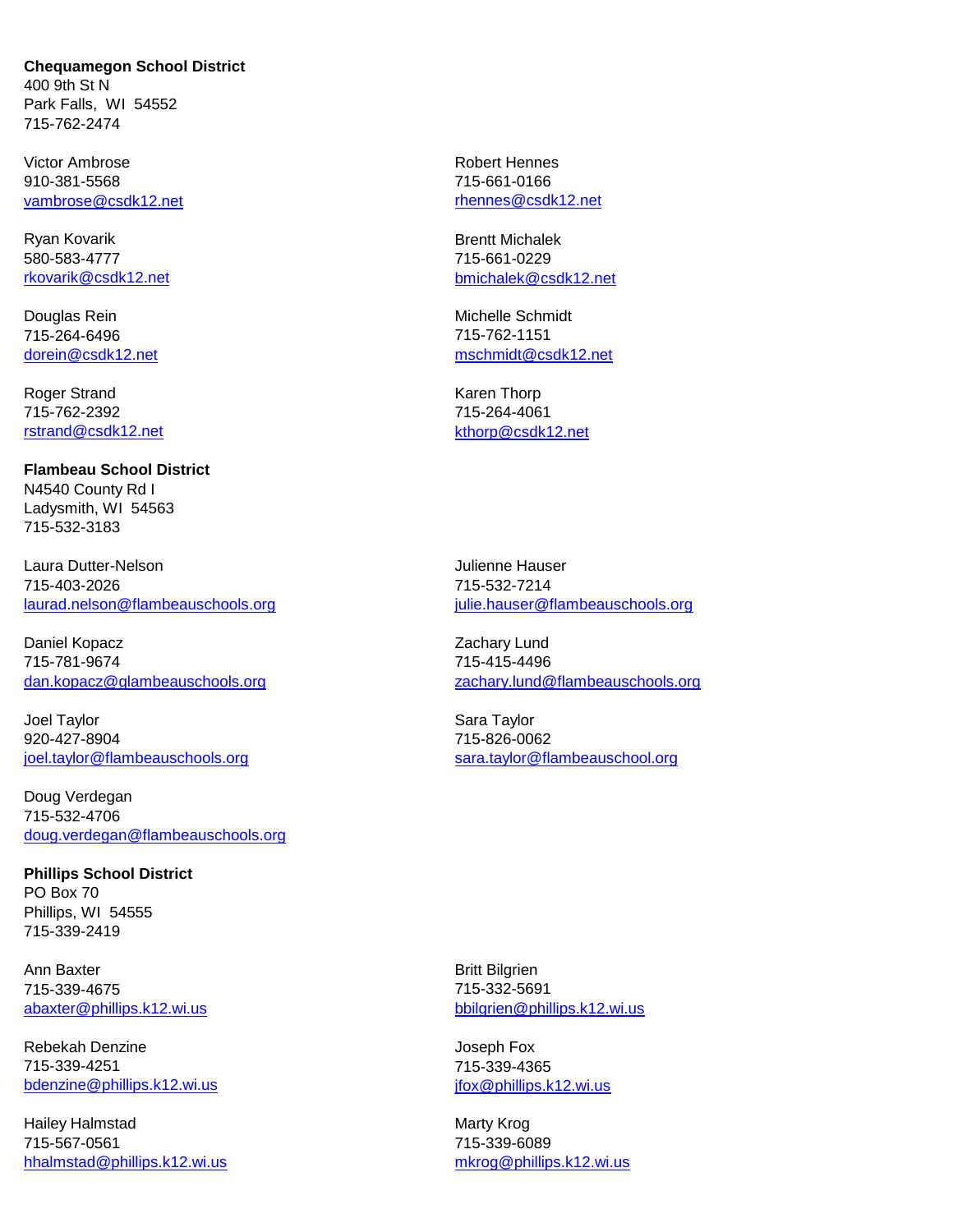Jon Pesko Kevin Rose 715-339-6908 715-820-3348 [jpesko@phillips.k12.wi.us](mailto:jpesko@phillips.k12.wi.us) [ktcmrose@gmail.com](mailto:ktcmrose@gmail.com)

Joe VanDeVoort 715-567-0203 [jvandevoort@phillips.k12.wi.us](mailto:jvandevoort@phillips.k12.wi.us)

**Prentice School District** 1025 Town St Prentice, WI 54556 715-428-2811

Nicholas Adams **Emily Blomberg** 715-922-0479 715-767-5358

Randy Erickson **Dianne Gierman** 715-428-2307 715-428-2577 [ericran@prentice.k12.wi.us](mailto:ericran@prentice.k12.wi.us) [gierdia@prentice.k12.wi.us](mailto:gierdia@prentice.k12.wi.us)

Eric Gladson Danielle Gruber 715-612-2015 715-820-2524

Jodi Isaacson Helen Palmquist [isaajod@prentice.k12.wi.us](mailto:isaajod@prentice.k12.wi.us) 715-564-2558

Darrell Pierson 715-564-3217 [pierdar@prentice.k12.wi.us](mailto:pierdar@prentice.k12.wi.us)

**Rib Lake School District** 1236 Kennedy St. Rib Lake, WI 54470 715-427-3222

Jason Dananay **Nicole Glenzer** Nicole Glenzer 715-952-9950 715-965-1633 [jasdananay@riblake.k12.wi.us](mailto:jasdananay@riblake.k12.wi.us) [nglenzer@riblake.k12.wi.us](mailto:nglenzer@riblake.k12.wi.us)

Jackie Mohr Nicole Scheller 715-965-8125 715-560-0460

Roland Thums **Stacy Tlusty** Stacy Tlusty 715-905-0852 715-773-0021 [rthums@riblake.k12.wi.us](mailto:rthums@riblake.k12.wi.us) [stlusty@riblake.k12.wi.us](mailto:stlusty@riblake.k12.wi.us)

Amanda Treffinger 715-427-3692 [atreffinger@riblake.k12.wi.us](mailto:atreffinger@riblake.k12.wi.us)

[adamnic@prentice.k12.wi.us](mailto:adamnic@prentice.k12.wi.us) [blomemily@prentice.k12.wi.us](mailto:blomemily@prentice.k12.wi.us)

[gladeri@prentice.k12.wi.us](mailto:gladeri@prentice.k12.wi.us) [grubdan@prentice.k12.wi.us](mailto:grubdan@prentice.k12.wi.us)

[palmhel@prentice.k12.wi.us](mailto:palmhel@prentice.k12.wi.us)

[jmohr@riblake.k12.wi.us](mailto:jmohr@riblake.k12.wi.us) [nscheller@riblake.k12.wi.us](mailto:nscheller@riblake.k12.wi.us)

## **AREA ZIP CODES**

Brantwood........................................................... 54513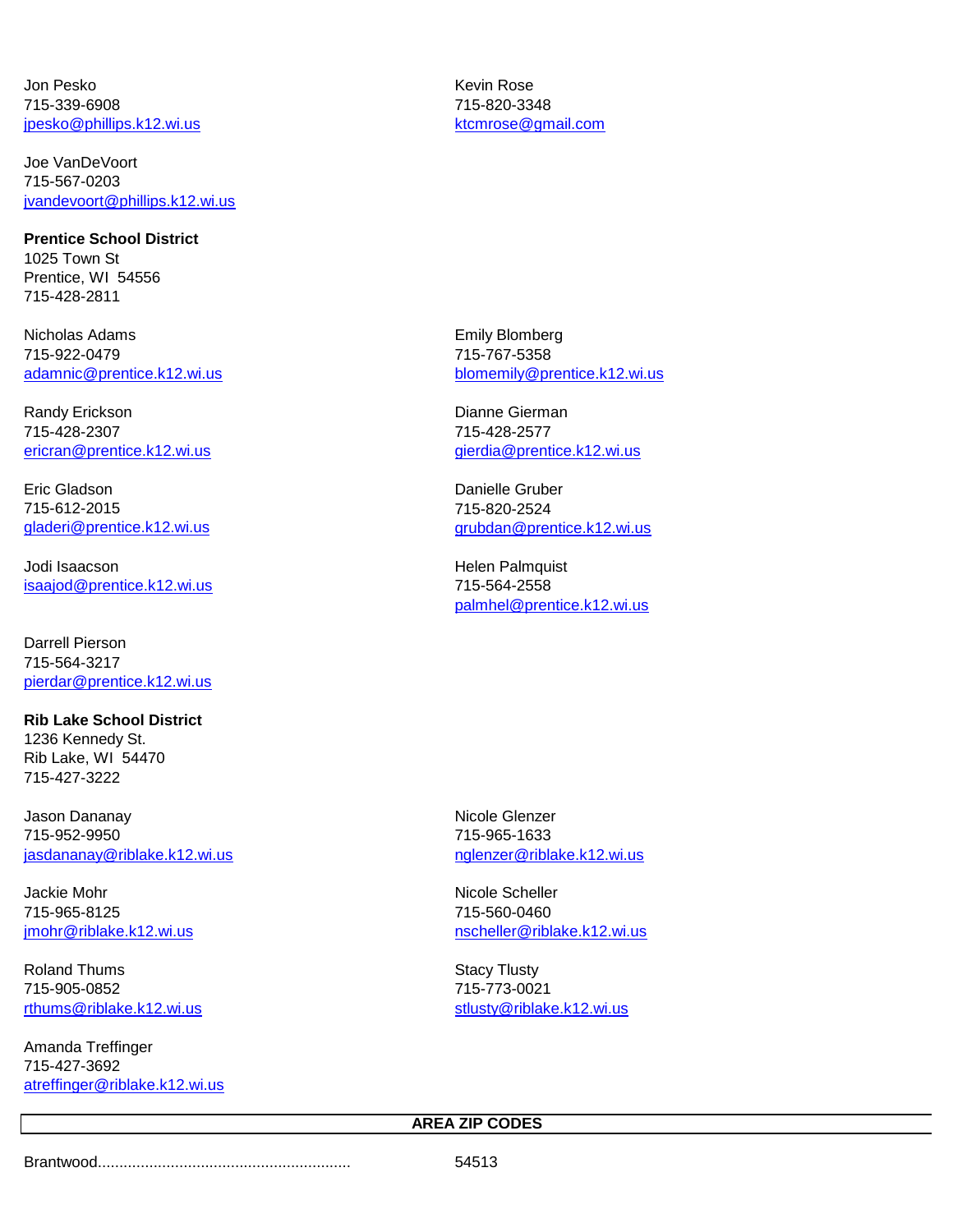| 54514 |
|-------|
| 54515 |
| 54524 |
| 54530 |
| 54537 |
| 54459 |
| 54552 |
| 54555 |
| 54556 |

## **LEGAL HOLIDAYS - COUNTY OFFICES ARE CLOSED**

Friday before Easter (April 15, 2022) Memorial Day (May 30, 2022) Independence Day (July 4, 2022) Labor Day (September 5, 2022) Thanksgiving Day (November 24, 2022) Friday after Thanksgiving Day (November 25, 2022) Christmas Holiday (December 23 and 26, 2022) New Year's Holiday (December 30, 2022 and January 2, 2023)

#### **2022 ELECTION DATES**

February 15, 2022 2022 Spring Primary (if needed) April 5, 2022 2022 Spring General Election August 9, 2022 **2022 Fall Partisan Primary** November 8, 2022 <br>
2022 Fall General Election (Gubernatorial)

#### **PRICE COUNTY DEPARTMENTS TELEPHONE DIRECTORY**

| ADRC (Aging and Disability Resource Center) |                    | 866-663-3607 |
|---------------------------------------------|--------------------|--------------|
| Airport                                     | (FAX 715-339-2579) | 715-339-3701 |
| Bay Area Rural Transit (BART)               |                    | 844-682-9664 |
|                                             |                    | 715-339-4688 |
|                                             |                    | 715-339-3349 |
| Child Support Agency                        | (FAX 715-339-3050) | 715-339-3094 |
| Circuit Court Judge                         | (FAX 715-339-3079) | 715-339-3315 |
|                                             | (FAX 715-339-5114) | 715-339-2353 |
|                                             | (FAX 715-339-4115) | 715-339-3011 |
| <b>County Administrator</b>                 | (FAX 715-339-3089) | 715-339-5138 |
|                                             | (FAX 715-339-3089) | 715-339-5130 |
| Dams                                        |                    | 715-492-4459 |
| District Attorney                           | (FAX 715-339-3051) | 715-339-3095 |
| EMBRACE - Domestic Abuse Program Office     |                    | 715-339-4521 |
| Emergency Government                        | (FAX 715-339-3027) | 715-339-5239 |
|                                             |                    | 715-532-5537 |
| Forestry and Parks                          | (FAX 715-339-3027) | 715-339-6371 |
| Highway Commissioner                        | (FAX 715-339-2381) | 715-339-3081 |
| Health and Human Services                   | (FAX 715-339-4018) | 715-339-2158 |
| <b>Public Health Division</b>               |                    | 715-339-3054 |
| <b>Park Falls Office</b>                    |                    | 715-762-3125 |
| <b>Prentice Office</b>                      |                    | 715-428-2744 |
| <b>Human Resources</b>                      | (FAX 715-339-6434) | 715-339-6404 |
| Information Technology                      |                    | 715-339-6436 |
| Land Conservation                           | (FAX 715-339-3027) | 715-339-2550 |
| Northern Income Maintenance Consortium      |                    | 888-794-5722 |
| Office of Administration                    | (FAX 715-339-3089) | 715-339-3325 |
|                                             | (FAX 715-339-6392) | 715-339-3770 |
|                                             |                    | 715-339-2559 |